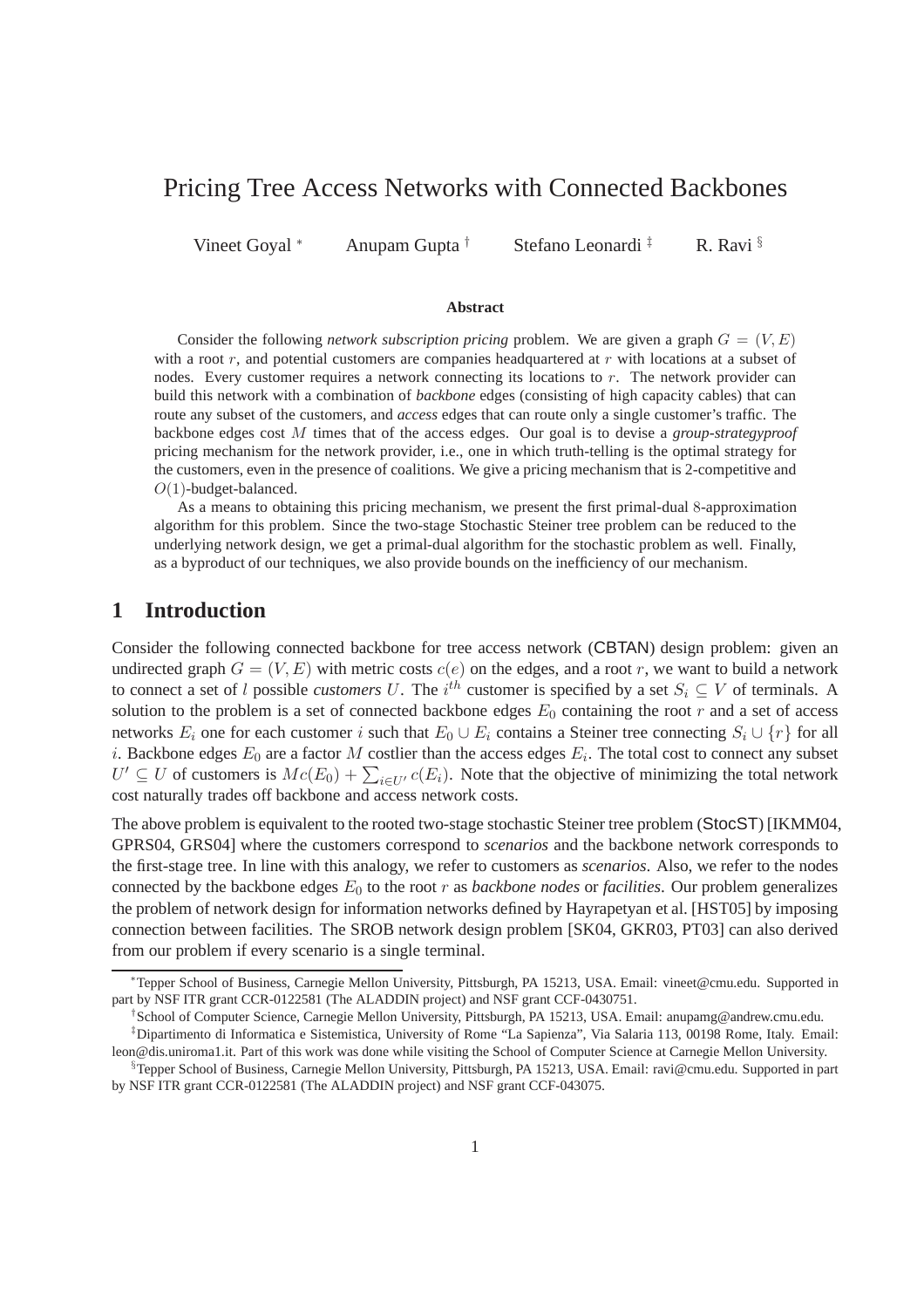In this paper, we are interested in a *game-theoretic extension* of the problem that is perhaps best described as a *subscription pricing* problem: suppose we have a set U of l customers, where customer i's ultimate goal is to connect the set  $S_i$  to the root r, and she derives a (privately-held) *utility*  $u_i \geq 0$  from being connected to the root. We can sell *subscriptions* to the potential customers such that a subscription-holding customer is guaranteed connectivity of her set to the root. The goal is to price these subscriptions for potential customers in such a way that the sale of these subscriptions to some subset of customers yields enough money (up to constant factors) to pay for the cost of the network serving these subscription-holding customers.

Formally, we are interested in finding a *cost-sharing mechanism* that determines *group-strategyproof* subscription prices  $\xi_i$  for each customer i in U. Group-strategyproofness implies that reporting their true utility  $u_i$  as their bid should be a dominant strategy for each customer, and the customers should have no incentive to indulge in strategic behavior *even when they are allowed to collude*. The mechanism solicits bids  $\{b_i\}_{i\in\mathbb{U}}$ from all customers and commits to serve the customers in U iff  $\xi_i \leq b_i, i \in U$ . If there is a customer whose bid is less than its subscription price (as determined by the mechanism), the process is repeated after removing all the customers whose bid is lower than their subscription price.

Of course, making the subscriptions free would ensure truthfulness; to avoid such degenerate solutions, we would like to ensure other desirable properties. E.g., a mechanism is *budget balanced* if the actual cost  $C(S)$ of servicing the customers in S is at most the sum of the subscription costs for the customers in  $S$ —i.e., we recoup our costs by selling the subscriptions. (In this paper, we focus on  $\alpha$ -budget balance, where we only recover an  $1/\alpha$  fraction of  $C(S)$ ; hence budget-balance is the same as 1-budget-balance.) A mechanism is *competitive* if the sum of subscription costs to the customers in S does not exceed the cost of an optimal solution for S. A mechanism is called *efficient* if it selects a set S of customers that maximizes the *efficiency*  $u(S) - C(S)$ .

Classical results in economics [GKL76, Rob79] state that budget balance and efficiency cannot be simultaneously achieved by any mechanism. Moreover, Feigenbaum et al. [FPS01] recently showed that there is no group-strategyproof mechanism that always recovers a constant fraction of the maximum efficiency and a constant fraction of the incurred cost even for the simple fixed-tree multicast problem. In light of these impossibility results, previous work on mechanism design usually focused on a proper subset of the above desiderata. One class of such mechanisms are based on a framework of Moulin and Shenker [MS01], who show that given an α-budget balanced and *cross-monotonic cost sharing method* for the underlying problem, the natural *Moulin mechanism* [Mou99] satisfies both α-budget balance and group-strategyproofness. Cross-monotonicity imposes that the cost-share computed by the mechanism for each player only decreases if more players join the game. (Formal definitions are deferred to Section 2.) Moulin and Shenker's framework has recently been applied to game-theoretic variants of numerous classical optimization problems, and we will also seek cross-monotone cost-shares for our network design problem to solve the subscription pricing problem.

**Contributions.** Our main result is the following:

### **Theorem 1.1** *There is a cross-monotonic cost sharing scheme for* CBTAN *that is 2-competitive and 41 budget-balanced.*

As in several previous papers giving cost-shares, we derive these cost shares from a primal-dual algorithm for the CBTAN problem. However, rather surprising, no primal-dual algorithm was previously known for this problem. We obtain the first primal-dual algorithm for CBTAN and StocST that achieves an 8 approximation for these problems; due to space constraints, this algorithm is deferred to Appendix A.

The duals generated in such a primal-dual algorithm naturally give us cost-shares that are competitive and approximately budget-balanced. However, they are not cross-monotone and hence, we have to work harder to achieve this property. We are able to extend the results of Pál and Tardos on SROB network design [PT03]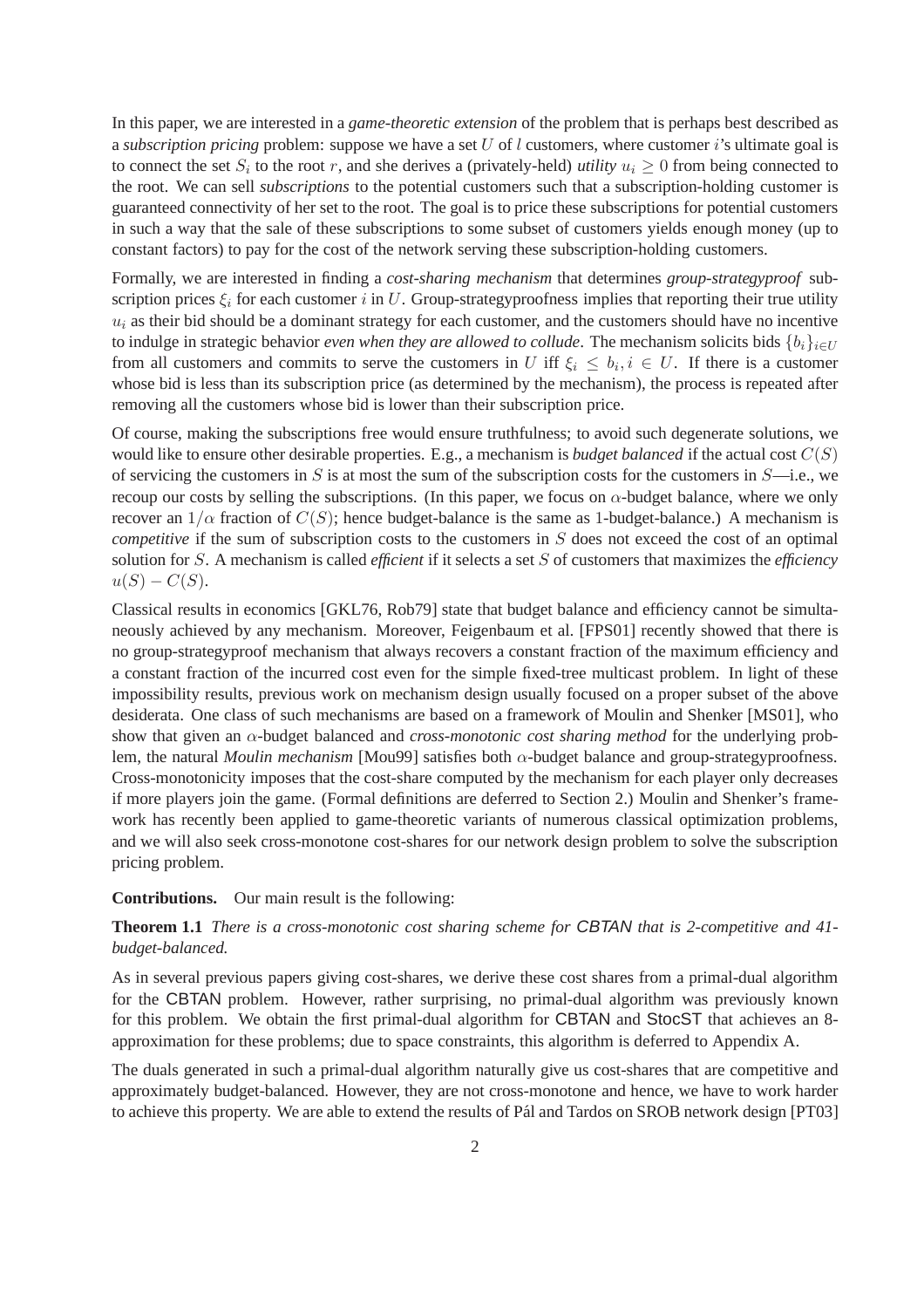to obtain cross-monotone cost shares for this more general setting; the details of this process (and hence the proof of the above theorem) appear in Section 3.

Very recently, Roughgarden and Sundararajan [RS06] introduced an alternative measure of efficiency that can be approximated at the same time of budget balance. In Section 4, we present results on the approximated efficiency achieved by our mechanism.

**Related Work** Approximation algorithms for a variant of the CBTAN problem where the access network involves direct edges to the backbone nodes have been well-studied [RS99, GKK<sup>+</sup>01, SK04, KM00]. Other variants where no connectivity is sought among the backbone nodes is studied in [AZ02].

The Stochastic Steiner Tree problem which is equivalent to CBTAN has been previously studied by [IKMM04, GPRS04, GRS04] and constant-factor approximations based on randomized selection strategies are known; however, no primal-dual algorithms were known for the problem.

See Moulin and Shenker [MS01] for a study of group-strategyproof mechanisms and how to use crossmonotonic cost sharing methods to design such mechanisms using the Moulin mechanism [Mou99]. This work has given game-theoretic variants of problems like fixed-tree multicast [AFK+04, FKSS03, FPS01]. submodular cost-sharing [MS01], Steiner trees [JV01, KSK96], facility location [PT03], single-source rentor-buy network design [PT03, LS04, GST04], and Steiner forests [KLS05]. Lower bounds on the budget balance achievable by cross-monotonic cost shares are given in [IMM05, KLSvZ05].

# **2 Preliminaries on Cost Sharing Methods**

A *cost sharing method*  $\xi$  for a problem  $\Pi$  is an algorithm that, given any subset  $S \subseteq U$  of players demanding service, computes a solution for the set S; moreover, it computes a non-negative cost share  $\xi_i(S)$  for each player  $i \in S$ . The following properties of cost-sharing methods will be useful.

**Definition 2.1** *We say that the cost sharing method*  $\xi$  *is*  $\beta$ -budget balanced *if for every subset*  $S \subseteq U$ ,

$$
\frac{1}{\beta} \cdot C(S) \le \sum_{i \in S} \xi_i(S) \le C(S).
$$

*A cost sharing method* ξ *is* cross-monotonic *[MS01] if for any two sets* S *and* T *such that* S ⊆ T *and any player*  $i \in S$  *we have*  $\xi_i(S) \geq \xi_i(T)$ *; i.e., the cost shares of a player never increase if more players enter the game.*

Moulin and Shenker [MS01] showed that, given a budget balanced and cross-monotonic cost sharing method  $\xi$  for the underlying problem, the following cost sharing mechanism  $M(\xi)$  (henceforth known as the *Moulin mechanism*) satisfies budget-balance and group-strategyproofness: *initially, let* S → U*. If for each player*  $i \in S$  the cost share  $\xi_i(S)$  is at most her bid  $b_i$ , we stop. Otherwise, remove from S all players whose cost *shares are larger than their bids, and repeat.* Eventually, let  $\xi_i(S)$  be the costs that are charged to players in the final set S.

# **3 A cross-monotonic cost-sharing scheme for CBTAN**

In this section, we develop a cross-monotonic cost-sharing method that is competitive and budget balanced for CBTAN. The algorithm in this section can be perceived a substantial extension of the one in Appendix A, where instead of running one primal-dual process, we run *an extra dual process* called, as in [PT03], the *ghost process*—this is a monotone process used to generate the cost shares; the heart of the argument is in relating the real and ghost processes to each other and arguing that the cost shares generated by the ghost process are enough to pay for the actual network created.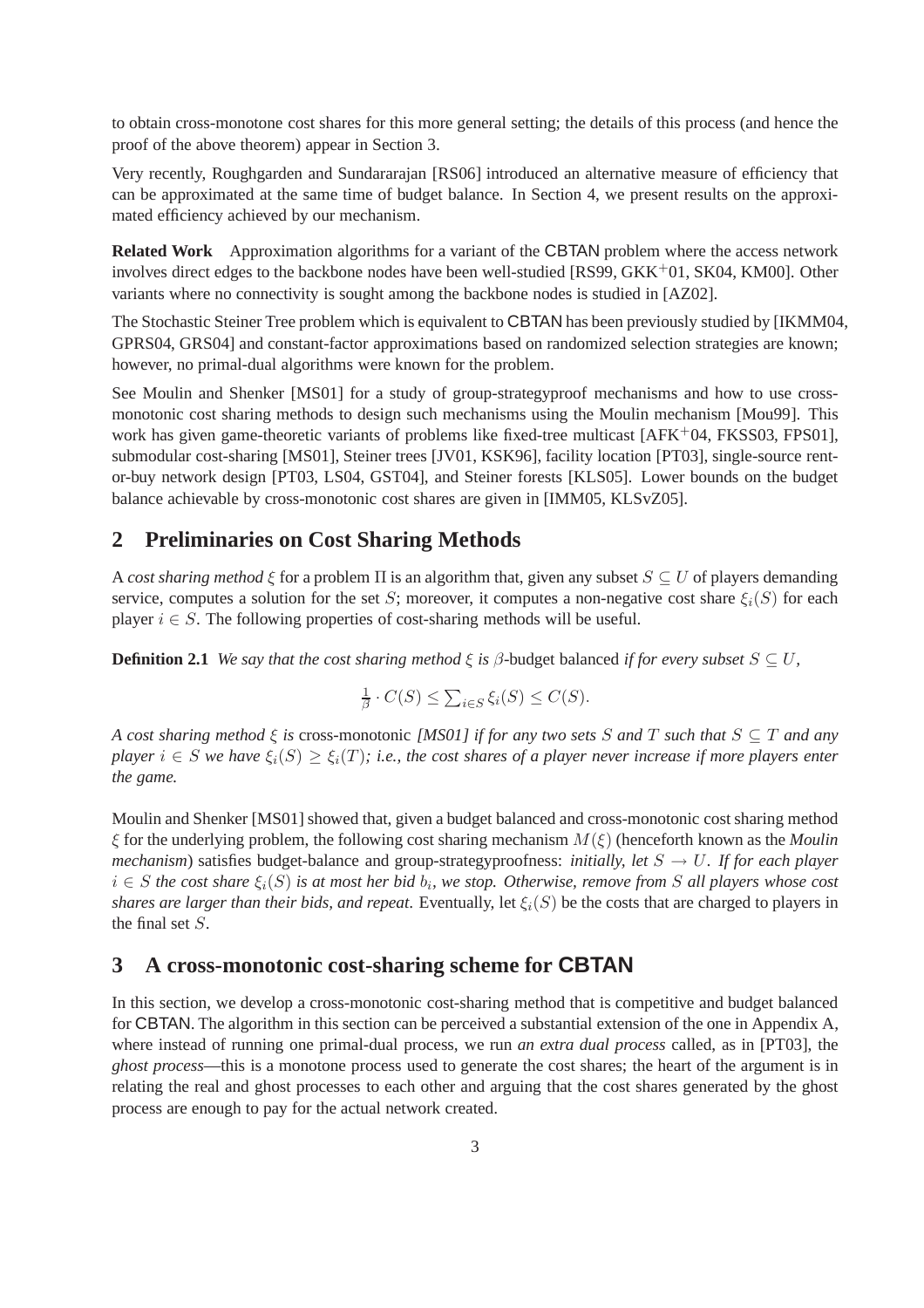### **3.1 The Real and Ghost Processes**

Note that if the we fix the set of connected backbone edges  $E_0$ , the access edges for each customer or scenario can be found relatively easily (say, by using a MST heuristic to connect to the backbone) to complete the solution. Thus, the problem essentially reduces to finding a low cost set of backbone edges such that there is a low cost of completion (set of access edges) for each scenario. Recall that the nodes connected to the root by the backbone edges are referred to as facilities or backbone nodes. Finding the set of backbone edges is equivalent to finding the set of facilities that are connected to the root by the backbone edges. The access edges of each scenario will form a Steiner forest on the terminals of the scenario, each tree of the forest containing at least one backbone node. Thus, we would consider the CBTAN problem as one of finding facilities that are connected to the root through the backbone edges.

We describe a *ghost process*, which is similar to the dual ascent schema of [AKR95], to construct the solution and cost shares for all the scenarios. It is similar in spirit to the idea of ghost process developed by Pál and Tardos in [PT03] for SROB, where, the ghost of each terminal  $j$  is a ball with center  $j$  and growing uniformly to infinity. However, unlike the mechanism for SROB where each scenario terminal has a direct connection to some open facility, our ghost process has to assign cost share for building Steiner tree connections to open facilities. This is done by integrating the ghost process with l separate dual ascent Steiner forest processes [AKR95]. For simplicity, we maintain  $l+1$  different copies  $(G_0, G_1, \ldots, G_l)$  of the graph G. Copies  $G_1, \ldots, G_l$  correspond to the l scenarios and copy  $G_0$  corresponds to the open facilities. Initially, every singleton terminal of scenario i is an active component in the copy  $G_i$ .

During the course of the algorithm, we would open some locations in G<sup>0</sup> as *tentative facilities* after M or more dual ascent processes in the other copies have made the location tight (in their respective dual packing constraints). Such a location is a feasible location to open a facility as it has clustered  $M$  different scenario demands. For simplicity, we assume that a facility can be opened anywhere along an edge. We can easily remove this assumption at no additional cost.

We open a *real facility* at a tentative location  $j$  only if there is no real open facility within a distance  $4t_j$ from j, where  $t_i$  is the time when j was declared tentatively open. We define a corresponding ghost process in copy  $G_0$  of the graph, where we run a dual ascent process on tentatively open facilities. Each tentatively open facility p becomes an active component in  $G_0$  at the instant it is declared open, say  $t_p$ .

**Definition 3.1 (Tentative Facility Moats)** *We call the components in*  $G_0$  *as the* tentative facility moats. The *ghost of a tentatively open facility* p *opened at time*  $t_p$  *is defined for any time*  $t \geq t_p$  *as a ball*  $\mathcal{B}(p, t - t_p)$  *of radius*  $t - t_p$  *around vertex* p. Tentative facility moats in  $G_0$  are therefore the union of ghost components of *different radii.*

**Definition 3.2 ((Ghost) Scenario Moats)** In each scenario graph  $G_i$ , at any time t, we define a collection *of active components also called* ghost scenario moats *or just* scenario moats*. Every terminal in each scenario has a ghost at any time*  $t \geq 0$ *, which is a ball*  $\mathcal{B}(v,t)$  *of radius t around vertex* v. As the time *grows, a ghost of scenario* i *can eventually collide with* (*i*) *either another ghost of scenario* i *(in* Gi*), or* (*ii*) *a tentatively facility moat (in*  $G_0$ ), to merge into a single active component. The set of scenario moats of scenario  $i$  at time  $t$  is the set of disjoint active components of scenario  $i$  in  $G_i$ .

**Definition 3.3 (Dark and Lit Moats)** *We call a scenario moat* dark *if it does not contain any open facility (tentative or real) and* lit *if it contains at least one tentatively or real open facility.*

Initially all the scenario moats are dark. The ghost process results in one of the following events: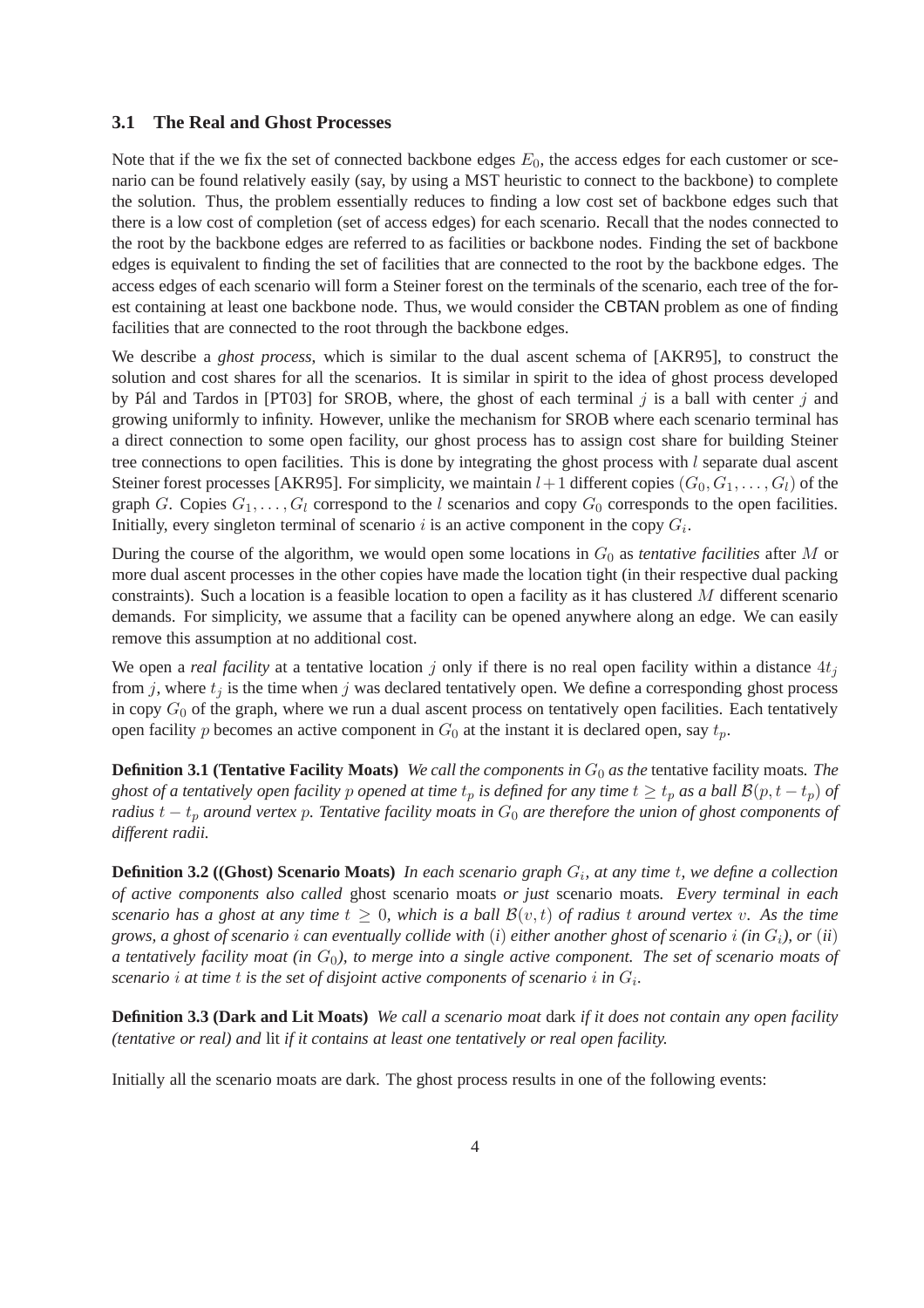#### **Events in the Ghost Process**

- 1. Two dark scenario moats  $C$  and  $C'$  intersect in some copy  $G_i$  of the graph. The two moats merge to form a new dark scenario moat  $C \cup C'$ .
- 2. For some location  $j \in V$ , at least M scenario moats of different scenarios (i.e. M moats in different copies of the graph) contain  $j$  for the first time.
	- (a) Declare  $j$  as a tentatively open facility. The singleton terminal  $j$  becomes an active component in  $G_0$ .
	- (b) All the scenario moats containing  $j$  are declared "lit".
	- (c) If there is no real open facility within a distance  $4t_i$  ( $t_i$  is the current time) from j, then open a real facility at *i*.
- 3. A dark scenario moat C intersects a lit moat  $C'$  in some copy  $G_i$  of the graph. The two moats merge to form a new lit moat.
- 4. Two lit scenario moats C and C' intersect in some copy  $G_i$ . The two moats merge to form a new lit moat.
- 5. A scenario moat C (dark or lit) of some scenario  $i \neq 0$  intersects a tentative facility moat F in  $G_0$ . Declare the scenario moat C lit if it was dark and merge C with F. Thus, the new lit moat in  $G_i$  is  $C\cup\mathcal{F}.$

We continue this ghost process until every scenario moat contains the root. The ghost process described above lets us decide the cost shares for each terminal and also determines where to open real facilities.

#### **Network Design Algorithm**

- Build a Steiner forest  $E_i$  for each scenario i, that connects terminals in scenario i to closest real facilities (for each component).
- Build a Steiner tree (of backbone edges) over the real facilities connecting them to the root.

### **3.2 Defining the Cost Shares**

We now describe the cost shares that are collected by terminals of all the scenarios during the ghost process. We assign two kinds of cost shares to every terminal: **(a)** one when it is a part of a dark scenario moat, and **(b)** another when it becomes a part of a lit scenario moat. Let us define the two cost shares for a terminal j in scenario *i*. Let  $C_j(t)$  be the scenario moat containing *j* at time *t* and  $t_j^1$  be the first time instant when *j* is contained in a lit scenario moat and let  $t_j^2$  be the time when the moat containing j reaches the root. Thus, cost share for j till  $t_j^1$  is defined as:

$$
f_j^1 = \int_{t=0}^{t_j^1} \frac{1}{|C_j(t)|} dt
$$

Here  $|C_i(t)|$  denotes the number of terminals in the scenario moat  $C_i(t)$  that divide up the cost share accumulated as dual by this growing moat. For  $t \geq t_j^1$ , j is in a lit moat  $C_j(t)$ .

**Definition 3.4** *We say that the moat*  $C_j(t)$  *contributes to a tentative facility moat*  $M$  *if there exists a terminal*  $k \in C_i(t)$  *which is at a distance at most t from the moat* M.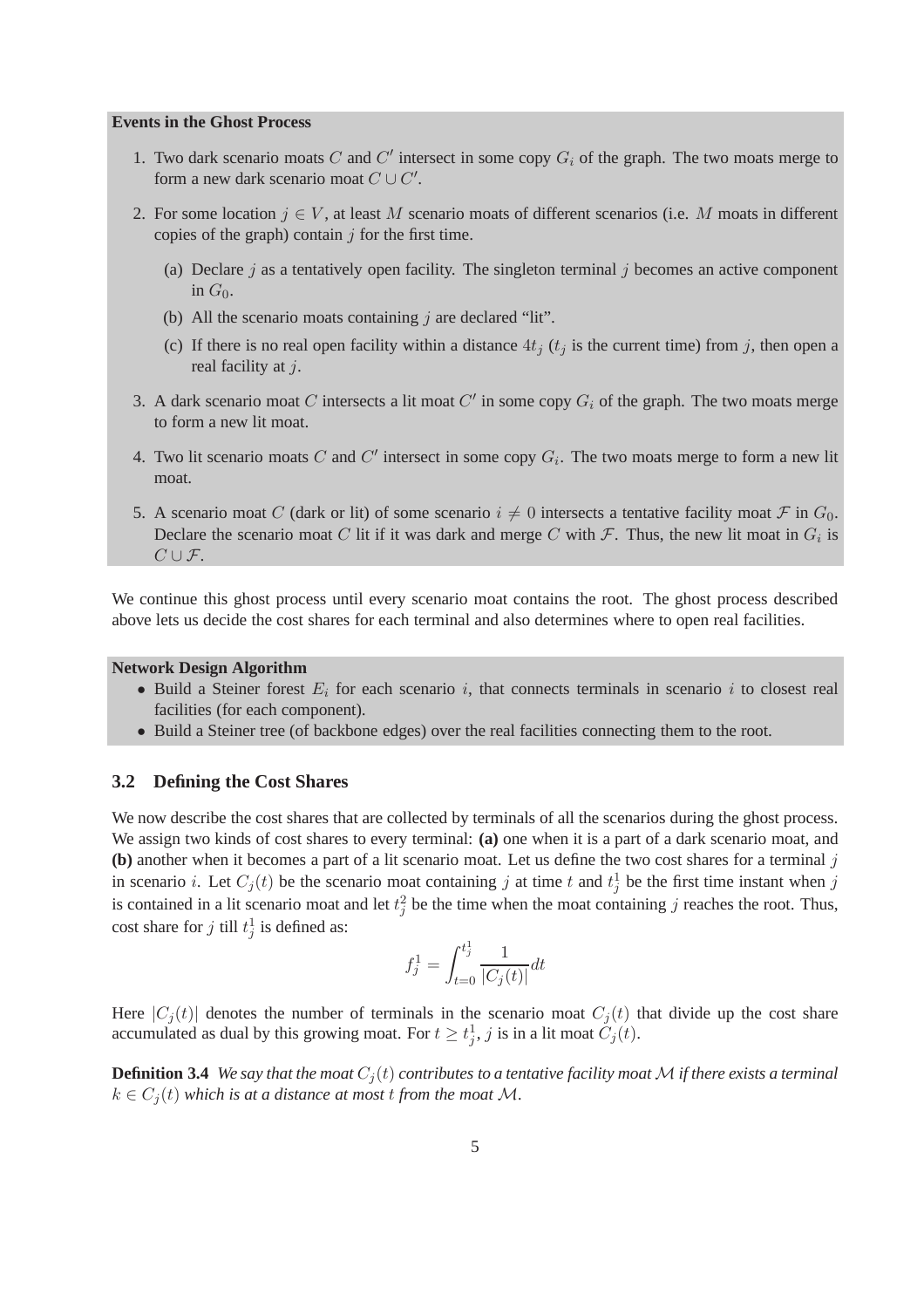Note that  $C_i(t)$  could possibly contribute to many facility moats. Suppose  $C_i(t)$  contributes to moats  $M_1, \ldots, M_l$  and let  $n_i$  be the number of different scenarios contributing to moat  $M_i$  at time t. Also, let  $n_{C_j(t)} = \max_{i=1,2,\dots,l} n_i$ . The cost share for the terminal j is:

$$
f_j^2 = \int_{t=t_j^1}^{t_j^2} \frac{M}{|C_j(t)| \cdot n_{C_j(t)}} dt
$$
\n(3.1)

#### **3.3 Properties of the Cost Shares**

We need to prove that the cost shares defined above are competitive, cross-monotone and budget balanced. To prove competitiveness, we construct a feasible dual for the CBTAN problem from the cost shares of the terminals. Since, a feasible dual is a lower bound on the optimum cost, it proves that cost shares are competitive (approximately). The cross-monotonicity property follows from the description of ghost process. The crucial part is proving that cost shares are budget-balanced. In other words, the cost shares of the terminals can pay for the cost of the network constructed by our algorithm. Charging the cost of access networks (Steiner forest  $E_i$ ) for each scenario to the cost shares collected by the terminals of that scenario is not very difficult and follows standard primal-dual arguments [AKR95]. However, proving that the total cost shares of all terminals are sufficient to pay for the Steiner tree over the real facilities is challenging and requires new ideas and charging techniques. In the following lemmas, we will prove the desired properties for the cost shares.

**Lemma 3.5** *The cost shares*  $(f_j^1 + f_j^2)$  *of terminal j) defined by the dual ascent process are 2-competitive i.e.*  $\sum_{k=1}^{l} \sum_{j \in S_k} (f_j^1 + f_j^2) \le 2OPT$ , where OPT is the optimal cost of the network.

**Proof:** We need to prove that the total cost shares of all the terminals is at most two times the optimal solution. We will show that half times the cost shares form a feasible dual. Consider a moat  $C$  at time  $t$  of scenario *i*. If C is a dark scenario moat at time t, the dual  $\beta_{C,i}$  increases at a rate half, i.e.  $\frac{d}{dt}\beta_{C,i} = \frac{1}{2}$  $\frac{1}{2}$ . If C is a lit scenario moat at time t, then  $\frac{d}{dt} \beta_{C,i} = \frac{M}{2n_C}$  $\frac{M}{2n_{C(t)}}$ . Here, we assume that there are locations at each point along every edge and  $dt$  is an infinitesimal amount of time. Clearly, the individual scenario constraint for edge packing is never violated. Consider the following dual constraint:

$$
\sum_{i=1}^{l} \sum_{S:\phi \neq S \cap S_i \neq S_i, e \in \delta(S)} \beta_{S,i} \leq M \cdot c_e \quad \forall e \in E, \forall i = 1, \dots, l \tag{3.2}
$$

When an edge e is dark, i.e. no tentative facility has been opened on any location on e, each scenario moat collects cost share at a rate 1. Thus, total dual collected by moats which  $e$  crosses during the time it was dark is at most  $\frac{(M-1)c_e}{2}$ , because at most  $M-1$  scenarios components can cross e while it is dark. When it becomes lit, the total dual collected by all moats that *e* crosses after this instant of time is at most  $\frac{Mc_e}{2}$ . Thus, the above constraint is not violated by the scaled dual. Thus, we have that  $\sum_{j\in V}$  $\frac{f_j^1+f_j^2}{2}\leq$  OPT or that  $\sum_{j\in V} (f_j^1+f_j^2)\leq 2\text{OPT}$ .

# **Lemma 3.6** *The cost share*  $f_j^1 + f_j^2$  *for any terminal j is cross-monotone.*

**Proof:** Suppose a new terminal  $j'$  is added in scenario  $k$ . The moats in the ghost process for the new instance are a superset of the moats in the original instance. Thus, for any other terminal j in scenario  $k$ , j collects cost share at a smaller rate in the new instance as compared to the original instance at any point of time. For a terminal j in scenario  $k' \neq k$ , the new terminal j' can only decrease the rate at which j collects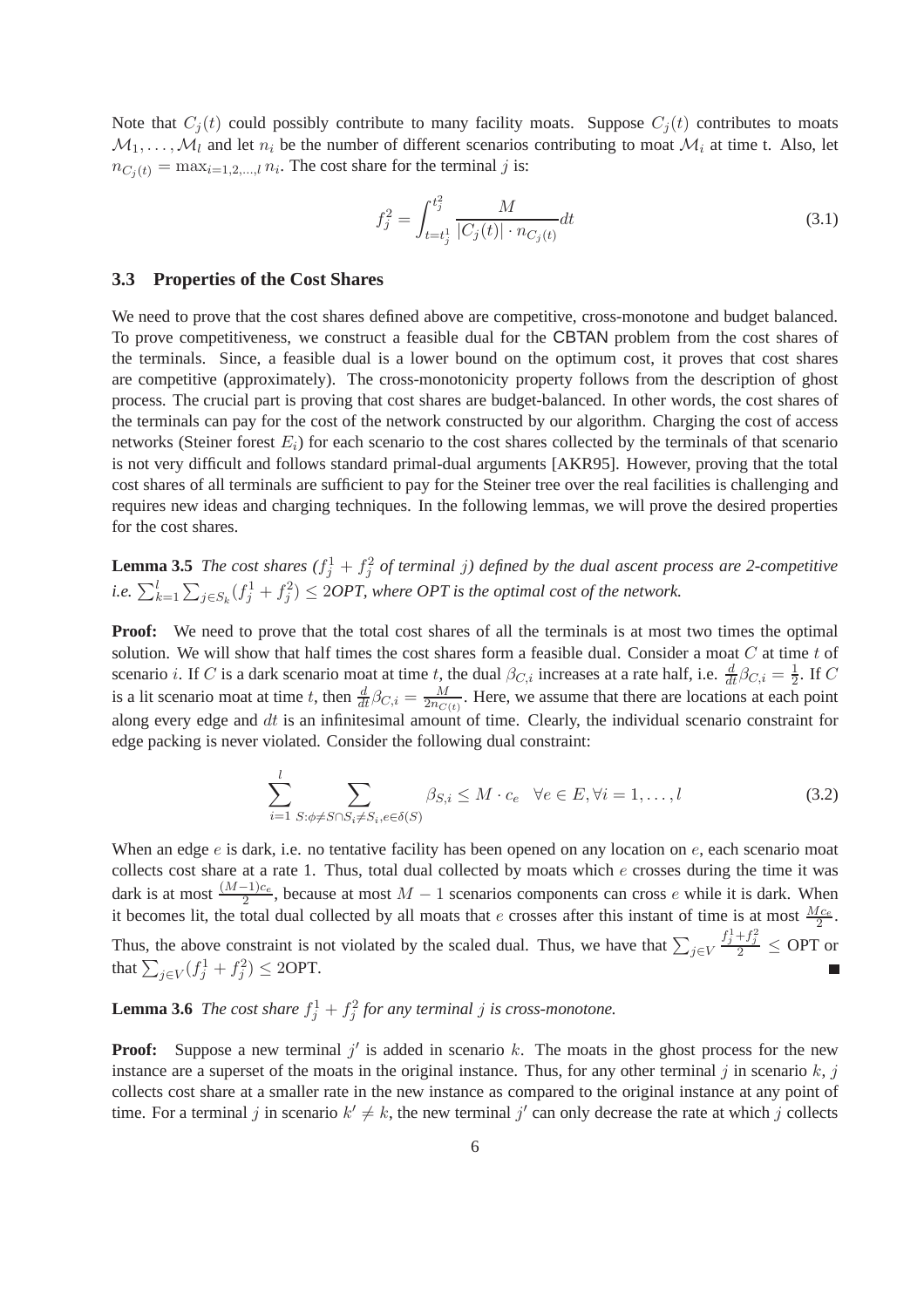cost share after it becomes a part of a lit moat. Thus, addition of a new terminal decreases the cost shares for all other terminals which implies  $f_i^1 + f_i^2$  is a cross-monotone cost sharing function.

**Budget balance.** The proof of budget balance proceeds in two parts. In the first part, we prove that the cost shares  $f<sup>1</sup>$  of terminals are enough to connect terminals of a scenario to a real open facility. This is proved via a standard argument in the following lemma.

**Lemma 3.7** *For any scenario i, we can build a Steiner forest over terminals in*  $S_i$  *such that each Steiner component is connected to some open facility and the cost of the Steiner forest is at most*  $8\sum_{j\in S_i}f_j^1$ .

**Proof:** Initially the ghost process for terminals of a scenario is exactly similar to the dual ascent process of the Steiner tree algorithm of [AKR95]. The cost share collected by each moat is exactly same as the dual collected in the dual ascent process as long as the moat is dark. Thus, consider the time instant (say time t) when a dark moat  $M$  becomes lit. At this instant, the cost shares of the terminals can pay for building a Steiner tree over them within a factor of 2 [AKR95]. The moat can become lit due to one of the following events:

- 1. Some location  $l$  in the moat is declared tentatively open at time  $t$ . In this case, either  $l$  becomes a real open facility or there is a real open facility within a distance 4t from  $l$ . Thus, the Steiner component can be connected to a real open facility by paying a cost at most 4t. Since, the moat was dark till time t, the cumulative cost share collected by the terminals in the moat is at least t. Thus, cost of the Steiner component connecting all the terminals in the moat M to an open facility is at most  $6\sum_{j\in\mathcal{M}}f_j^1$ .
- 2. Moat  $M$  meets another lit moat of the same scenario. We can build a Steiner tree over the terminals in  $M$  as in the previous case. Moreover, in this case, there exists a terminal  $j'$  in the lit moat which is at a distance of at most 2t from some terminal in  $M$ . Thus, terminals in  $M$  can get connected to an open facility by connecting to the terminal j'. The cost in this case is at most  $4\sum_{j\in\mathcal{M}}f_j^1$ .
- 3. Moat  $M$  meets a tentative facility moat. Thus, there exists a tentative facility l which is at a distance of at most 2t from some terminal in moat  $M$  which implies that the closest real open facility is at a distance of at most  $6t$  from some terminal in  $M$ . Thus, the cost of building a Steiner tree on the terminals in M and connecting them to a real open facility is at most  $8\sum_{j\in\mathcal{M}}f_j^1$ .

 $\Box$ 

In the second part, we prove that the cost shares can pay for building a Steiner tree over the open facilities. This is more difficult part of the proof and is proved over the following series of lemmas. For the sake of the analysis, we consider the Steiner tree algorithm over real facilities being run in parallel to the ghost process.

Note that after a scenario moat becomes lit, it collects cost share at a rate that is less than 1. This may not be a sufficient to pay for Steiner connections between real facility moats, whose cost is M times the cost of the connection. In this case, however, we argue that the cost share collected by the scenario moats at a time  $t' \leq t$  is sufficient to pay for the share requested by real facility moats at time 5t.

We charge the cost of the Steiner connections between real facilities moats to a *merge tree* over the dark and the lit moats of each scenario. The merge tree is a virtual tree which we construct during the ghost process. Each edge  $e$  in the merge tree has an association fraction  $f(e)$  which is decided during the ghost process.  $f(e)$  is the fraction of the cost of e which can be paid by the cost shares of the terminals within a constant factor.

**Merge Tree.** To construct the merge tree for scenario  $i$ , we consider a slightly modified view of the ghost process in copy  $G_i$  of the graph corresponding to scenario i. Suppose a lit moat M intersects with a tentative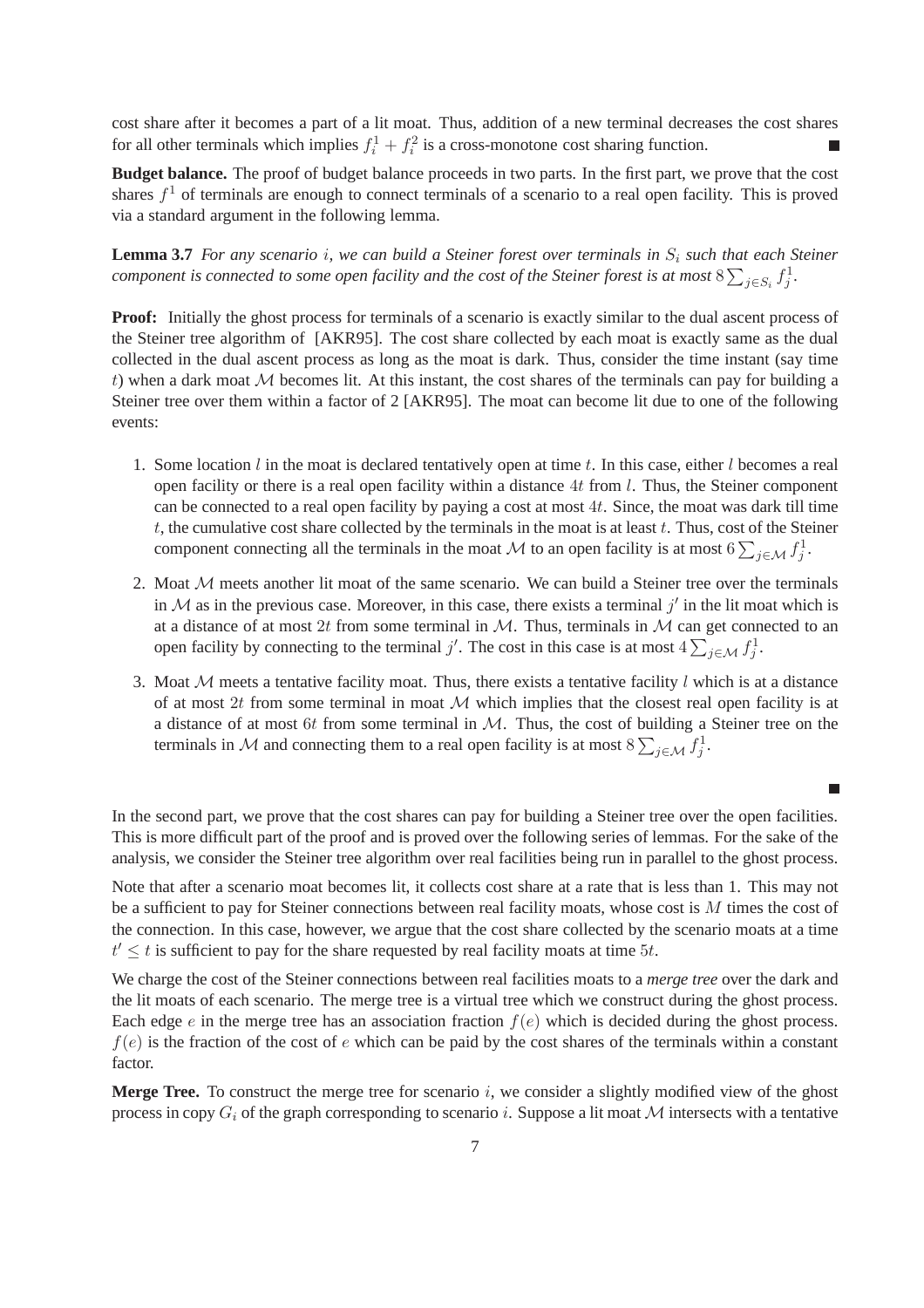facility moat F at time t in the ghost process. Recall that we merge  $M$  and F to form a new lit moat  $M$  in the ghost process. In the modified view, we call the tentative facility moat  $F$  at time  $t$  as a *hole*  $H$  in  $G_i$ .

**Claim 3.8** *Consider a moat* M *in scenario i at time t. Any location*  $j \in M$  *is at a distance of at most t from a scenario terminal*  $v \in M$  *or a hole*  $H \subset M$  *created during the ghost process.* 

The merge tree for scenario  $i$  is constructed as follows:

- 1. Suppose a moat  $\mathcal{M}_1$  merges with a tentative facility moat F at time t at location j. There exists a terminal  $v_1 \in \mathcal{M}_1$  or a hole  $H_1 \subset \mathcal{M}_1$  which is at a distance t from j (wlog say  $v_1$ ). In the merge tree  $MT(i)$ , we construct an edge e between  $v_1$  and j. The fraction  $f(e)$  associated with e is the rate at which  $\mathcal{M}_1$  collects cost share at time t.
- 2. Suppose two moats  $\mathcal{M}_1$  and  $\mathcal{M}_2$  of scenario i merge at location j at time t. We can assume wlog that j is at a distance t from some terminal  $v_1 \in M_1$  and some hole  $H_2 \subset M_2$ . In the merge tree  $MT(i)$ we construct an edge e between  $v_1$  and closest location  $h \in H_2$ . The fraction  $f(e)$  associated with the edge is the maximum of the rates at which  $\mathcal{M}_1$  and  $\mathcal{M}_2$  collect cost shares at time t.

**Lemma 3.9** *The total cost share collected by the terminals of a scenario* i *is at least a fraction* 1/4 *of the total cost of MT(i).* 

**Proof:** Observe that the rate at which a scenario moat collects cost share decreases monotonically. The cost of the edge e joining  $\mathcal{M}_1$  and  $\mathcal{M}_2$  is at most 2t. Let  $r_1(r_2)$  be the rate at which  $\mathcal{M}_1(\mathcal{M}_2)$  collects cost share at time t and suppose  $r_1 > r_2$ . Thus, using the argument in [AKR95] and charging the cost share collected by  $\mathcal{M}_1$  twice we can build a virtual edge e at cost share  $r_1$ . The additional factor of 2 is lost because the cost of the tree is at most twice a feasible dual solution [AKR95].

Recall that the dual ascent process for Steiner tree on the real open facilities continues in assumed to run in parallel to the ghost process. The following notation will be used in the remainder of the proof.

**Definition 3.10** *The following components will be crucial to the following discussion:*

- *Ghost component: A tentative facility moat at time* t *and all the terminals of different scenarios which are within distance* t *of the moat.*
- Set of contributors of real facility moat  $\mathcal{M}_t$  at time t: set of scenario terminals which are within a *distance of* max $\{t, t_p\}$  *from a real facility* p *in moat*  $\mathcal{M}_t$  *(where*  $t_p$  *is the opening time of facility* p).
- **Real component**: a real facility moat  $\mathcal{M}_t$  at time  $t$  and its set of contributors.

The following lemma is a natural consequence of the condition for opening real facilities.

**Lemma 3.11** *Any scenario terminal* v *is contained in one real component at any time.*

**Proof:** Suppose v is contained in real components  $R_1$  and  $R_2$  at time t. Thus, v is at a distance of at most  $\max\{t, t_p\}$  from some real facility  $p \in R_1$  and at a distance of at most  $\max\{t, t_q\}$  from some real facility  $q \in R_2$ . Thus,  $d(p,q) \leq \max\{t,t_p\} + \max\{t,t_q\}$ . Clearly,  $t < \max\{t_p,t_q\}$  since, otherwise  $d(p,q) \leq 2t$ which implies  $R_1$  and  $R_2$  must have merged to form a single real component by time t. Assume wlog,  $t_p \ge t_q$ . Therefore,  $d(p,q) \le 2t_p$ , which contradicts the fact that real facilities are opened at both p and q.

The next lemma, similar in spirit to the one in [PT03], helps in relating the cost shares collected by the set of contributors to the cost of the Steiner tree over open facilities.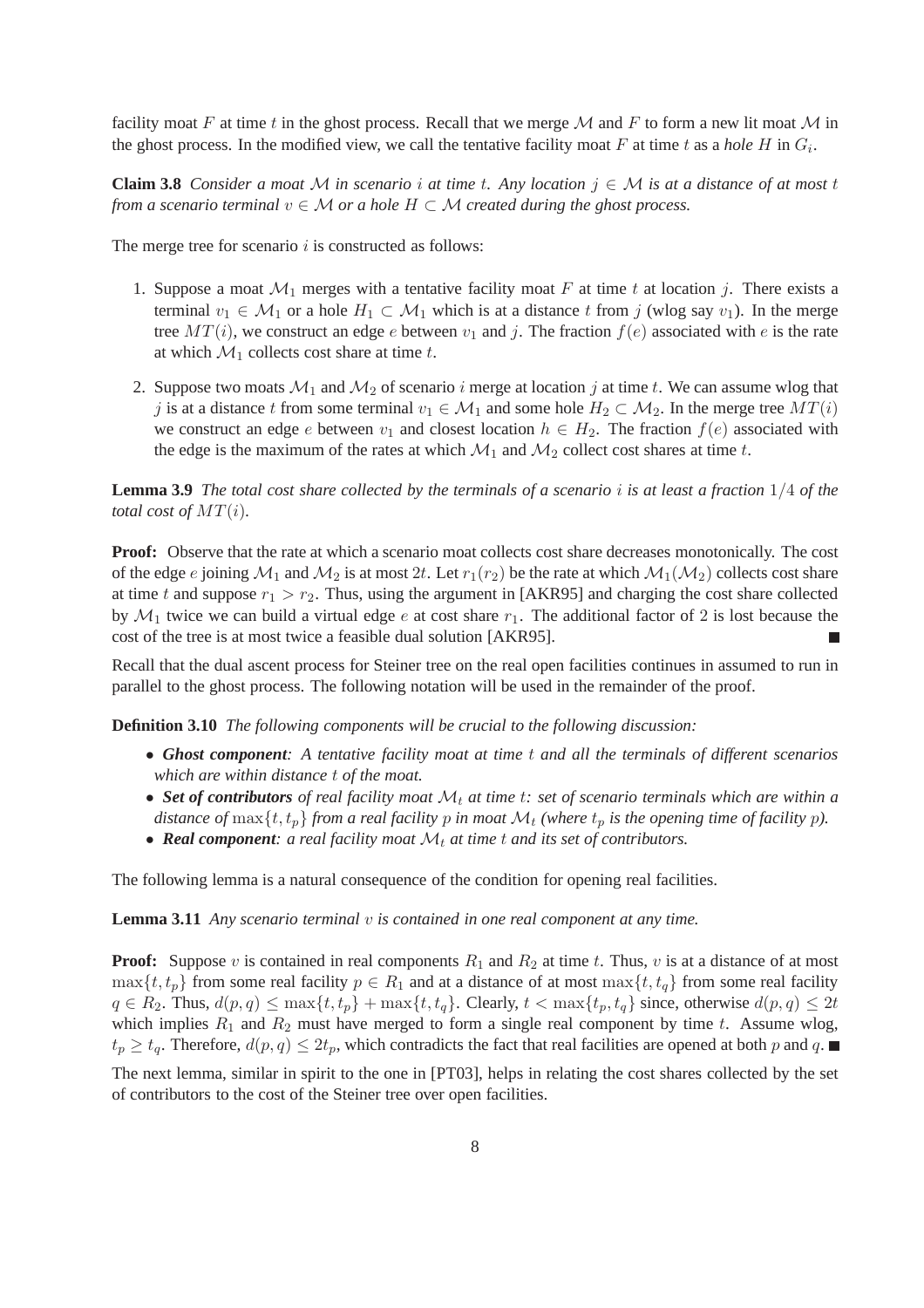**Lemma 3.12** *The set of terminals contained in a ghost component at time* t *will be contained in the same real component at time* 5t*.*

**Proof:** Consider a ghost component C at time t. There is a real facility  $r_f$  within a distance 4t of each tentatively open facility f in the ghost component  $C$ . Thus, all the terminals within a distance t of a tentatively open facility f are contained in the real component that contains the real facility  $r_f$  at time 5t. Furthermore, we claim that all the real facilities which are close to some tentatively open facility in C are in the same real component at time 5t. Let  $r_p, r_q$  be real facilities within a distance 4t from tentatively open facilities  $p, q \in C$  respectively. We can find a path from p to q in C, say  $\mathcal{P} = \{p, f_1, f_2, \ldots, f_k, q\}$ such that any two consecutive locations on the path are at a distance of at most  $2t$ . This is because p and q are in the same ghost component at time t. Also, since each of the locations  $f_1, \ldots, f_k$  is a tentatively open facility, there exists a real facility  $r_{f_i}$  which is at a distance of at most 4t from  $f_i$  for  $i = 1, \ldots, k$ . Thus, in the sequence  $r_p, r_{f_1}, \ldots, r_{f_k}, r_q$ , any consecutive real facilities are at a distance of at most  $10t$  which implies that all of them would be in the same real component at time 5t.

We can now prove that the cost shares collected by the scenario moats are enough to pay for the Steiner tree over real facilities. Recall that for any real open facility  $p$  there is no other real open facility within a distance  $4t_p$  from p, where  $t_p$  is the time when p is declared open in the ghost process. Let  $\mathcal{M}_p$  denote the real component containing p. Until time  $t_p$ , facility p is the only open facility in  $\mathcal{M}_p$ . So, the terminals within a distance of  $t_p$  from p form the contributor set for  $\mathcal{M}_p$  at time  $t \leq t_p$ . The following lemma proves that we can charge the cost of growing real components in the time interval  $[0, t_p]$  to the first-stage cost shares of the set of contributors of the real component containing facility  $p$  at time  $t_p$ .

**Lemma 3.13** *Consider a real open facility* p *and suppose*  $\mathcal{M}_p$  be the real component containing p till time  $t_p$ . The cost shares collected by the set of contributors of moat  $\mathcal{M}_p$  can pay for its growth till time  $t_p$ .

**Proof:** Real component  $\mathcal{M}_p$  requires a cost share of  $M \cdot t_p$  until time  $t_p$ . Note that there are terminals from at least M different scenarios in  $M_p$ . Thus, each contributing scenario needs to contribute a cost share of at most  $t_p$  towards  $\mathcal{M}_p$ . Let v be a contributing terminal in  $\mathcal{M}_p$  and let  $B(v, t_p)$  be a ball of radius  $t_p$ around v.  $B(v, t_p)$  does not intersect any real component other than  $\mathcal{M}_p$ . Suppose  $B(v, t_p)$  intersects a real component  $R' \neq \mathcal{M}_p$  at time  $t' < 2t_p$ . Thus, there is a real facility  $r \in R'$  at a distance of less than  $3t_p$ from v. Also, p is at a distance of at most  $t_p$  from v. Thus, the distance between real facilities p and r is less than  $4t_p$ , a contradiction. At time  $2t_p$ ,  $B(v, t_p)$  is contained in  $\mathcal{M}_p$ , thus it does not intersect any other real component than  $\mathcal{M}_n$ .

For each contributing scenario *i*, consider a terminal  $v_i \in \mathcal{M}_p$ .

- 1. If the scenario moat containing  $v_i$  is lit before time  $t_p$ , then there exists a path  $P$  from  $v_i$  to a real facility  $q \neq p$ . Clearly,  $q \notin B(v_i, t_p)$  which implies P crosses  $B(v_i, t_p)$ . The part of path P from  $v_i$ to the boundary of  $B(v_i, t_p)$  has length  $t_p$  and we can charge the share of scenario i towards  $\mathcal{M}_p$  to this part. Since,  $B(v_i, t_p)$  does not intersect any other real component, we do not charge this part of path  $P$  again.
- 2. If the scenario moat  $SM_i$  containing  $v_i$  is dark until time  $t_p$ ,
	- (a) if there is a terminal  $v' \in SM_i$  such that  $v' \notin B(v_i, t_p)$ , then there is a path  $\mathcal{P}_{v_i, v'}$  from  $v_i$  to  $v'$ . We can charge the part of  $\mathcal{P}_{v_i,v'}$  within  $B(v_i,t_p)$  to pay the share  $t_p$  towards  $\mathcal{M}_p$ .
	- (b) Assume there is no terminal in  $SM_i$  outside  $B(v_i, t_p)$ . The cost share collected by  $SM_i$  until time  $t_p$  is at least  $t_p$ . Thus, we can charge this cost share to pay towards growth of  $\mathcal{M}_p$  until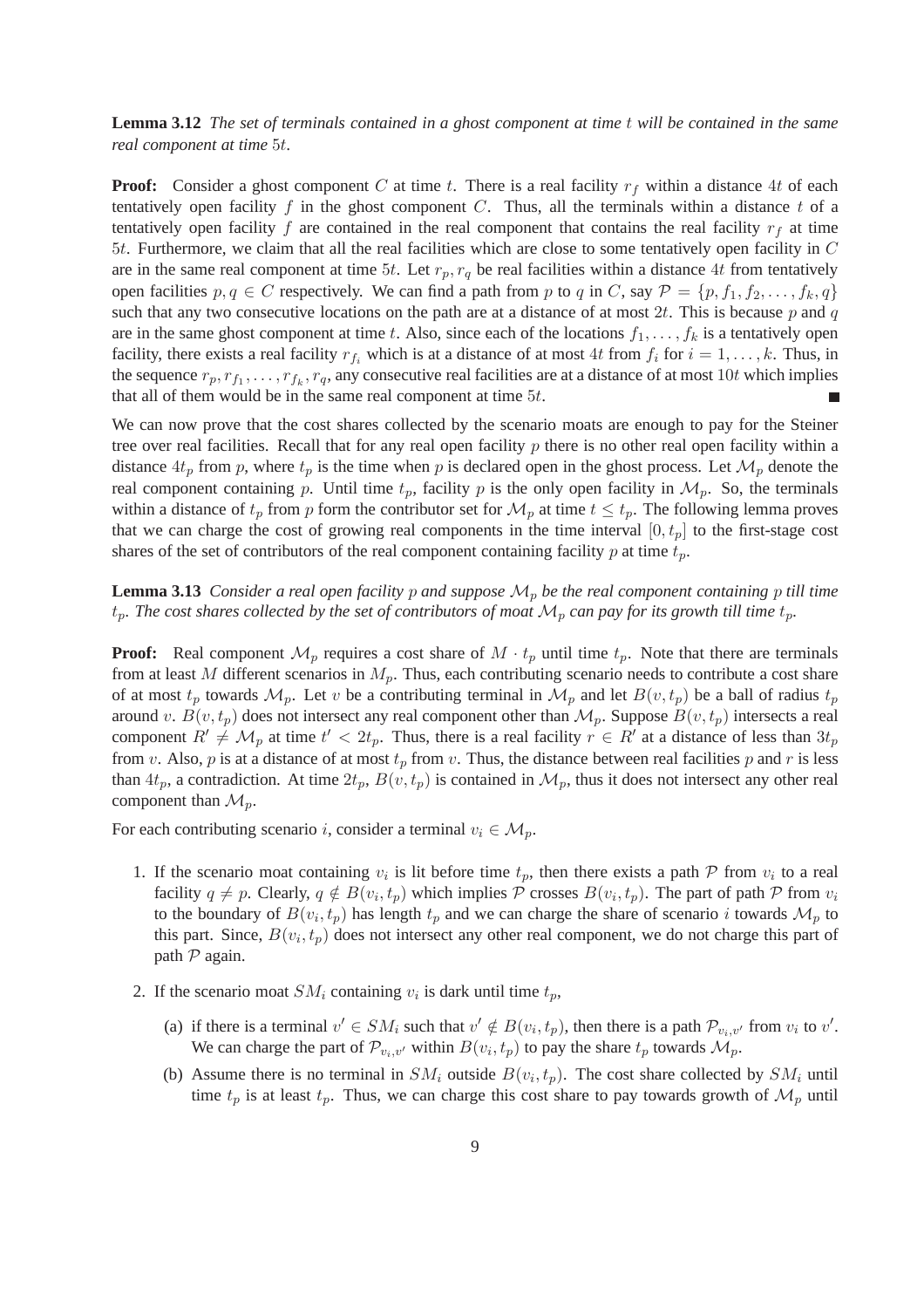time  $t_p$ . Since,  $SM_i$  does not contain any terminal outside  $B(v_i, t_p)$ , the cost share collected by  $SM_i$  until  $t_p$  is not charged by any other real component.

п

The following lemma proves that the cost shares can continue to pay for the growth of real facility moats after the time facilities got opened in the ghost process.

**Lemma 3.14** *Consider a real component* R *at time* 5*t. Suppose* 5*t* >  $t_p$  *for all real facilities*  $p \in R$ *. The demanding rate of* R *at time* 5t *can be satisfied by the cost shares collected by its set of contributors at some time*  $t' \leq t$ .

**Proof:** Consider a real component R at time  $5t > t_p$ ,  $\forall p \in R$ . There are at least M contributing scenarios in R. Let  $T_i^R$  be the terminals of scenario i in the set of contributors of R at time 5t. If there is an active scenario moat  $M$  at time t in the ghost process of scenario i such that the terminals of  $M$  are contained in  $T_i^R$ , then (Lemma 3.12) the rate at which M collects cost shares at time t is at most the contribution requested from  $R$  to scenario  $i$  at time  $5t$ .

Thus, we can assume that every active scenario moat of scenario i at time t that contains terminals of  $T_i^R$ is not contained in R. Among the moats containing terminals of  $T_i^R$ , consider the moat  $\mathcal{M}'$  that contained a terminal  $u \in T_i^R$  and  $v \notin T_i^R$  earliest, say at time  $t_f$ . There exist a path from u to v using the edges of merge tree and holes. Suppose, the path  $\mathcal{P}(u, v) = \langle u = u_0, x_1, y_1, u_1, x_2, y_2, u_2, \dots, x_s, y_s, u_s = v \rangle$ , where  $u_i$ ,  $i = 1, \ldots, s$  is a scenario terminal and  $x_i, y_i$  are locations on the boundary of hole  $H_i \subset \mathcal{M}'$ .

We claim that for all  $j = 1, \ldots, s$ , either both  $x_j, y_j \in R$  or both  $x_j, y_j \notin R$ . This is because at time  $t_f$  both vertices  $x_j, y_j$  were part of some tentative facility moat and thus were contained in the same ghost component. Thus, at time  $5t > 5t'$  both vertices must be contained in the same real component (due to Lemma 3.12). Thus, there must be an edge  $(u_{i-1}, x_i)$  or  $(y_i, u_i)$  that crosses R (wlog say  $(u_{i-1}, x_i)$ ). Thus, we can charge the demand of R at time 5t from scenario i to the fractional cost of  $(u_{i-1}, x_i)$ . The fraction  $f(u_{i-1}, x_i)$  corresponding to the edge is greater than the demanding rate of R due to Lemma 3.12.

It is also clear that any two real components R and  $R'$  cannot load the same portion of an edge of the merge tree of scenario i. П

The charge to cost shares for the Steiner forest on the scenario terminals is  $8f<sup>1</sup>$  (Lemma 3.7); the cost of the portion of the Steiner tree on the open facilities p charged until time  $t_p$  is  $8f<sup>1</sup>$  (Lemma 3.13). Finally, the remaining portion of the tree costs charge to  $5 \cdot 4(f^1 + f^2) + 5(f^1 + f^2)$  by Lemma 3.14. This gives the following theorem.

**Theorem 3.15** *The above cost-sharing scheme is 2-competitive, cross-monotone and 41-budget balanced.*

# **4 Cost Shares for CBTAN with Approximate Efficiency**

In the previous section, we defined cost-shares for the CBTAN problem that were cross-monotonic, and (approximately) budget-balanced. In addition to these two properties, one may also want the cost-shares to give rise to Moulin mechanisms that result in high social welfare.

**Definition 4.1** *Suppose each player*  $i \in U$  *has a private utility*  $u_i$ *. For a set*  $S \subseteq U$ *, define*  $u(S) = \sum_{i \in S} u_i$ *. Define the* social cost  $\Pi(S)$  *of a set*  $S \subseteq U$  *as*  $\Pi(S) = u(U \setminus S) + C(S)$ *. The Moulin mechanism*  $M(\xi)$  *is said to be* α-approximate *[RS06] if*

$$
\Pi(S^M) \le \alpha \cdot \Pi(S) \quad \forall S \subseteq U.
$$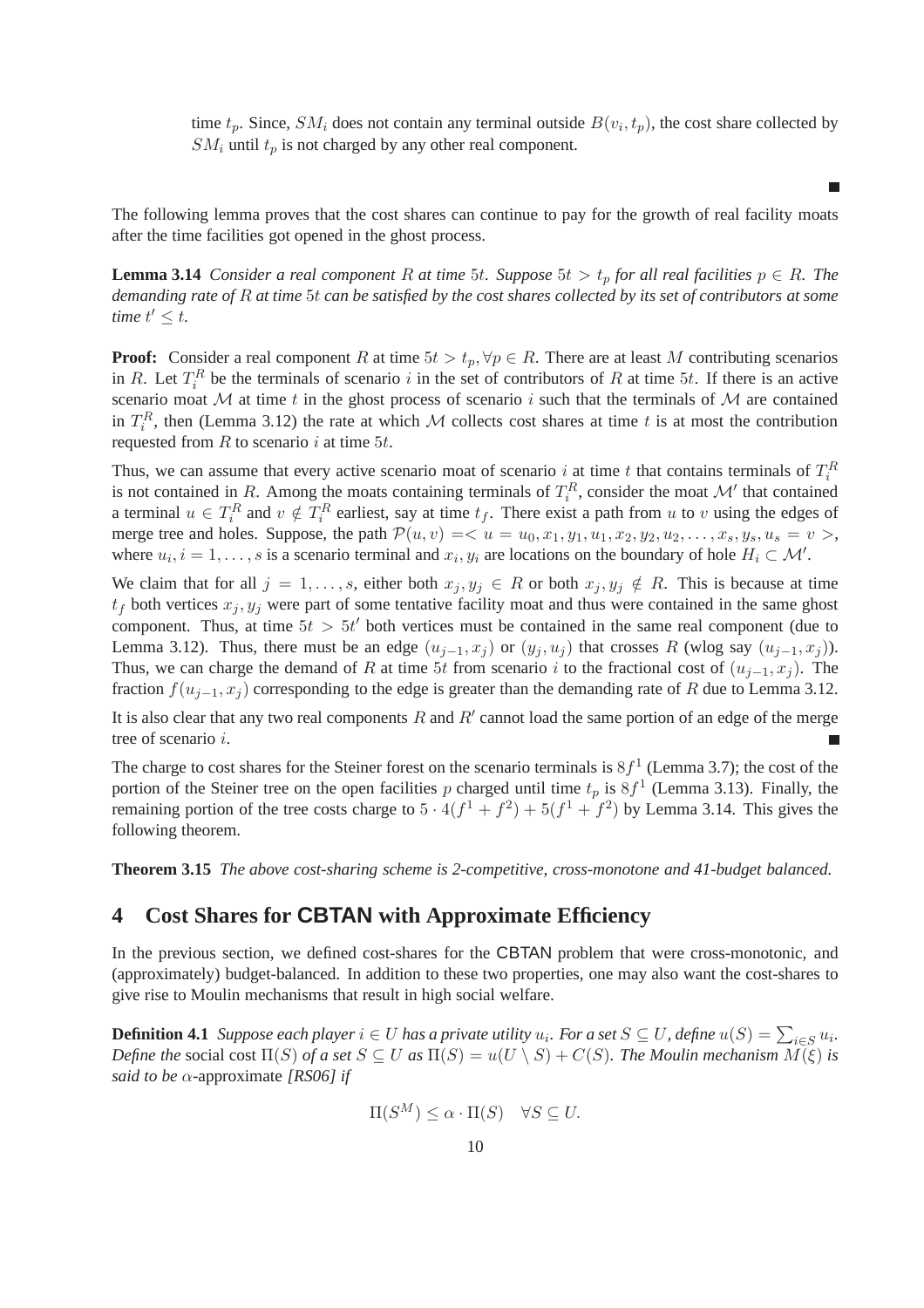*where*  $S^M$  *is the final set of players computed by the Moulin mechanism*  $M(\xi)$  *on*  $U$ *.* 

We can also prove the following theorem:

**Theorem 4.2** *There exist*  $O(1)$ *-budget-balanced cross-monotonic cost-shares which are also*  $O(\log^2 k)$ approximate; i.e., their inefficiency is at most  $O(\log^2 k)$  times the inefficiency of any cost-sharing mecha*nism.*

Due to lack of space, all the details are given in Appendix B. This result extends the recent result of Roughgarden and Sundararajan [RS], who presented a cross-monotonic cost-sharing scheme for the Single-Source Rent-or-Buy (SSRoB) problem with an approximate efficiency of  $O(\log^2 k)$ . We end by noting that while we can define these cost-shares which are cross-monotone and even have a better budget balance factor than the cost shares defined in section 3, we do not yet have an efficient algorithm to compute these cost shares.

# **References**

- [AFK<sup>+</sup>04] Aaron Archer, Joan Feigenbaum, Arvind Krishnamurthy, Rahul Sami, and Scott Shenker. Approximation and collusion in multicast cost sharing. *Games and Economic Behavior*, 47(1):36–71, 2004.
- [AKR95] Ajit Agrawal, Philip Klein, and R. Ravi. When trees collide: an approximation algorithm for the generalized Steiner problem on networks. *SIAM J. Comput.*, 24(3):440–456, 1995. (Preliminary version in *23rd STOC*, 1991).
- [AZ02] Matthew Andrews and Lisa Zhang. Approximation algorithms for access network design. *Algorithmica*, 34(2):197– 215, 2002. (Preliminary version in 39th FOCS, 1998.).
- [Edm67] J. Edmonds. Optimum branchings. *J. Res. Nat. Bur. Standards*, B71:233–240, 1967.
- [FKSS03] Joan Feigenbaum, Arvind Krishnamurthy, Rahul Sami, and Scott Shenker. Hardness results for multicast cost-sharing. *Theoretical Computer Science*, 304:215–236, 2003.
- [FPS01] Joan Feigenbaum, Christos H. Papadimitriou, and Scott Shenker. Sharing the cost of multicast transmissions. *J. Comput. System Sci.*, 63(1):21–41, 2001. Special issue on internet algorithms.
- [GKK<sup>+</sup>01] Anupam Gupta, Amit Kumar, Jon Kleinberg, Rajeev Rastogi, and Bülent Yener. Provisioning a Virtual Private Network: A network design problem for multicommodity flow. In *Proceedings of the 33rd ACM Symposium on the Theory of Computing (STOC)*, pages 389–398, 2001.
- [GKL76] J. Green, E. Kohlberg, and J. J. Laffont. Partial equilibrium approach to the free rider problem. *Journal of Public Economics*, 6:375–394, 1976.
- [GKPR03] Anupam Gupta, Amit Kumar, Martin Pál, and Tim Roughgarden. Approximations via cost-sharing. In *Proceedings of the 44th Symposium on the Foundations of Computer Science (FOCS)*, pages 606–615, 2003.
- [GKR03] Anupam Gupta, Amit Kumar, and Tim Roughgarden. Simpler and better approximation algorithms for network design. In *Proceedings of the 35th ACM Symposium on the Theory of Computing (STOC)*, pages 365–372, 2003.
- [GPRS04] Anupam Gupta, Martin Pál, R. Ravi, and Amitabh Sinha. Boosted sampling: Approximation algorithms for stochastic optimization problems. In *Proceedings of the 36th ACM Symposium on the Theory of Computing (STOC)*, pages 417–426, 2004.
- [GRS04] Anupam Gupta, R. Ravi, and Amitabh Sinha. An edge in time saves nine: LP rounding approximation algorithms for stochastic network design. In *Proceedings of the 45th Symposium on the Foundations of Computer Science (FOCS)*, pages 218–227, 2004.
- [GST04] Anupam Gupta, Aravind Srinivasan, and Éva Tardos. Cost-sharing mechanisms for network design. In *Proceedings of the 7th International Workshop on Approximation Algorithms for Combinatorial Optimization Problems (APPROX)*, volume 3122 of *Lecture Notes in Computer Science*, pages 139–150, 2004.
- [GW95] Michel X. Goemans and David P. Williamson. A general approximation technique for constrained forest problems. *SIAM J. Comput.*, 24(2):296–317, 1995. (Preliminary version in *5th SODA*, 1994).
- [HST05] Ara Hayrapetyan, Chaitanya Swamy, and Éva Tardos. Network design for information networks. In *Proceedings of the 16th ACM-SIAM Symposium on Discrete Algorithms (SODA)*, pages 933–942, 2005.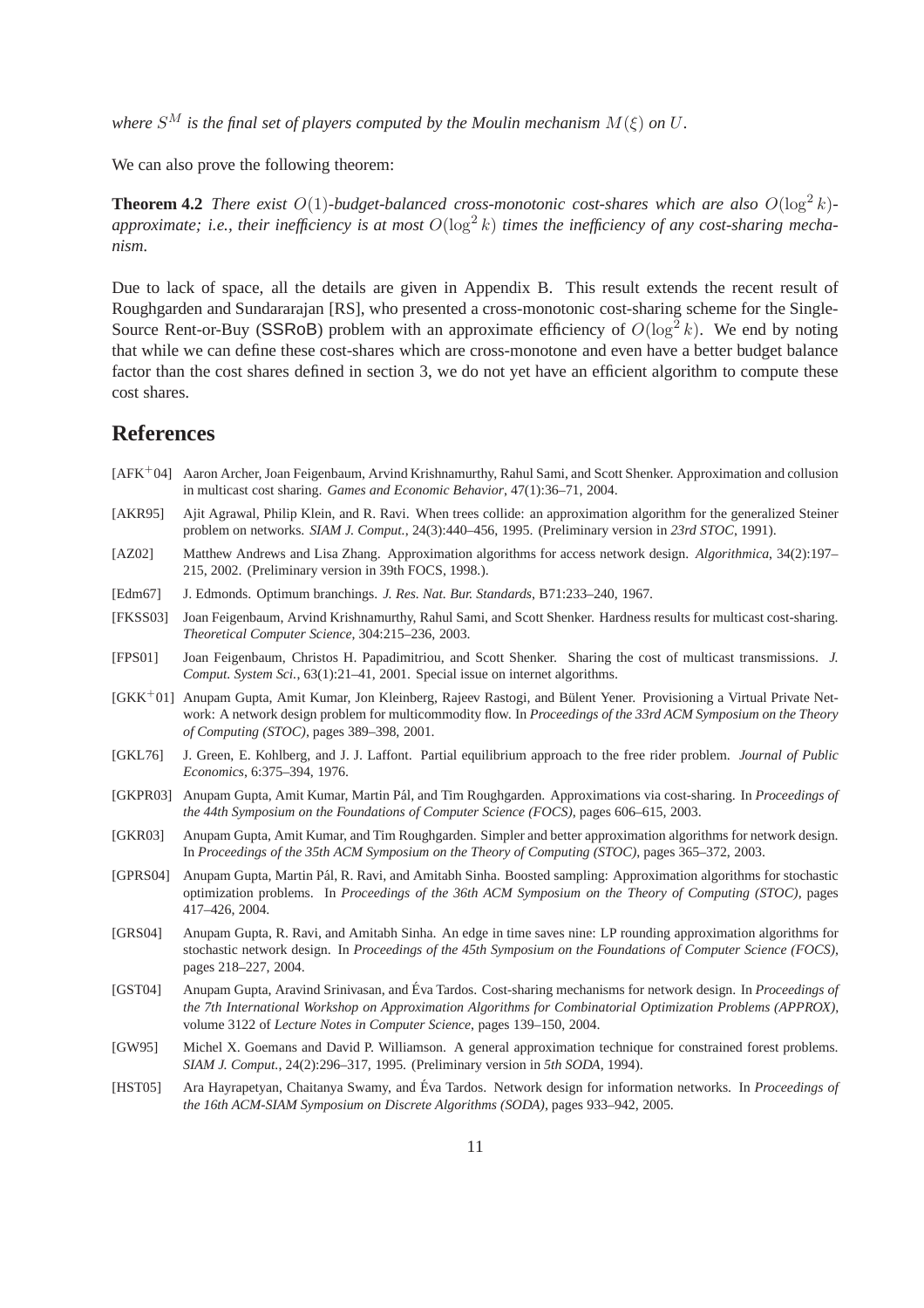- [IKMM04] Nicole Immorlica, David Karger, Maria Minkoff, and Vahab Mirrokni. On the costs and benefits of procrastination: Approximation algorithms for stochastic combinatorial optimization problems. In *Proceedings of the 15th ACM-SIAM Symposium on Discrete Algorithms (SODA)*, pages 684–693, 2004.
- [IMM05] N. Immorlica, M. Mahdian, and V. S. Mirrokni. Limitations of cross-monotonic cost sharing schemes. In *Proceedings of the Sixteenth Annual ACM-SIAM Symposium on Discrete Algorithms*, pages 602–611. ACM Press, 2005.
- [JV01] Kamal Jain and Vijay Vazirani. Applications of approximation algorithms to cooperative games. In *Proceedings of the 33rd Annual ACM Symposium on the Theory of Computing (STOC)*, pages 364–372, 2001.
- [KLS05] Jochen Könemann, Stefano Leonardi, and Guido Schäfer. A group-strategyproof mechanism for Steiner forests. In *Proceedings of the Sixteenth Annual ACM-SIAM Symposium on Discrete Algorithms*, pages 612–619. ACM Press, 2005.
- [KLSvZ05] Jochen Könemann, Stefano Leonardi, Guido Schäfer, and Stefan van Zwam. From primal-dual to cost shares and back: a stronger LP relaxation for the Steiner forest problem. In *Automata, languages and programming*, volume 3580 of *Lecture Notes in Comput. Sci.*, pages 930–942. Springer, Berlin, 2005.
- [KM00] David R. Karger and Maria Minkoff. Building Steiner trees with incomplete global knowledge. In *Proceedings of the 41th Symposium on the Foundations of Computer Science (FOCS)*, pages 613–623, 2000.
- [KSK96] Kathryn J. Kent and Darko Skorin-Kapov. Population monotonic cost allocations on MSTs. In *Proceedings of the 6th International Conference on Operational Research (Rovinj, 1996)*, pages 43–48. Croatian Oper. Res. Soc., Zagreb, 1996.
- [LS04] Stefano Leonardi and Guido Schäfer. Cross-monotonic cost sharing methods for connected facility location games. *Theor. Comput. Sci.*, 326(1-3):431–442, 2004.
- [Mou99] Herv´e Moulin. Incremental cost sharing: Characterization by coalition strategy-proofness. *Social Choice and Welfare*, 16:279–320, 1999.
- [MS01] Hervé Moulin and Scott Shenker. Strategyproof sharing of submodular costs: budget balance versus efficiency. *Econom. Theory*, 18(3):511–533, 2001.
- [PT03] Martin Pál and Éva Tardos. Group strategyproof mechanisms via primal-dual algorithms. In *Proceedings of the 44th Symposium on the Foundations of Computer Science (FOCS)*, pages 584–593, 2003.
- [Rob79] K. Roberts. The characterization of implementable choice rules. In J. J. Laffont, editor, *Aggregation and Revelation of Preferences*. North-Holland, 1979.
- [RS] T. Roughgarden and M. Sundararajan. Approximately efficient cost-sharing mechanisms. Unpublished manuscript.
- [RS99] R. Ravi and F. S. Salman. Approximation algorithms for the traveling purchaser problem and its variants in network design. In *Algorithms—ESA '99 (Prague)*, volume 1643 of *Lecture Notes in Comput. Sci.*, pages 29–40. Springer, Berlin, 1999.
- [RS06] T. Roughgarden and M. Sundararajan. New trade-offs in cost-sharing mechanisms. In *STOC*, 2006.
- [SK04] Chaitanya Swamy and Amit Kumar. Primal-dual algorithms for connected facility location problems. *Algorithmica*, 40(4):245–269, 2004.
- [Vaz01] V. V. Vazirani. *Approximation Algorithms*. Springer, 2001.

# **A A Primal-Dual Algorithm for CBTAN**

#### **A.1 LP formulation**

Here, we present a primal dual algorithm for the CBTAN problem for which the LP relaxation can be formulated as follows.

$$
\begin{array}{lll}\n\min & & M \sum_{e \in E} c_e \cdot x_e^0 + \sum_{i=1}^l \sum_{e \in E} c_e \cdot x_e^i \\
& \sum_{e \in \delta(S)} (x_e^i + x_e^0) & \geq 1 & \forall S : S_i \subsetneq S, \forall i = 1, \dots, l \\
& x_e^0, x_e^i & \geq 0 & \forall e \in E, \forall i = 1, \dots, l\n\end{array}
$$

A set S *crosses*  $S_i$  if  $S \cap S_i \notin \{ \emptyset, S_i \}$ , and we denote it by  $S \odot S_i$ . Then the dual of the above linear program is

$$
\max \sum_{i=1}^{l} \sum_{S:S \odot S_i, e \in \delta(S)} \beta_{S,i} \leq c_e \qquad \forall e \in E, \forall i = 1, ..., l \quad (1)
$$
  

$$
\sum_{i=1}^{l} \sum_{S:S \odot S_i, e \in \delta(S)} \beta_{S,i} \leq M \cdot c_e \qquad \forall e \in E, \forall i = 1, ..., l \quad (2)
$$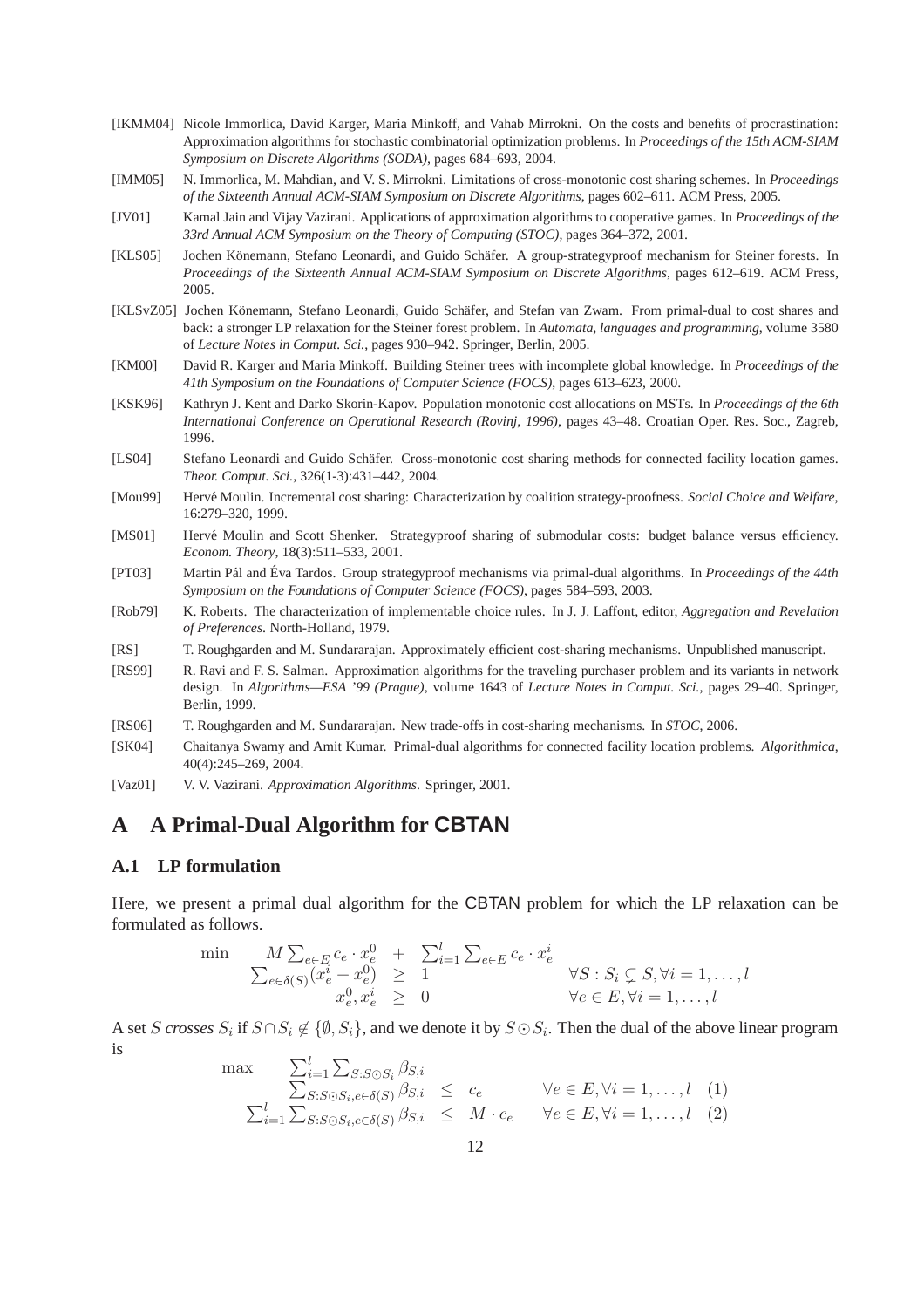For simplicity, we assume that a facility can be opened anywhere along an edge. We show later how to remove this assumption incurring no additional cost.

### **A.2 The primal-dual algorithm**

The algorithm runs in two phases. In the first phase, it identifies the locations to open facilities and connects the demand points to some open facility and in the second phase it builds a Steiner tree on the open facilities. The basic intuition behind the algorithm is simple: since the edges connecting the open facilities cost  $M$ times more than the edges connecting the demands to the facilities, the algorithm opens a facility only after it has succeeded in clustering demands from M different scenarios. This allows us to associate at least M different scenarios for each open facility and thus we can pay for the costlier connection between open facilities. Given this simple intuition, we need to flesh out the details, which we do in the following section.

#### **A.2.1 The Algorithm: Phase I.**

In this phase, we use the dual-ascent schema as in [AKR95, GW95]. For each scenario  $i$ , we maintain a separate Steiner forest  $E_i$ . We start with active components for each scenario as singleton terminals of that scenario. At time  $t = 0$ , all the variables  $\beta_{S,i}$  are zero, and all the forests  $E_i = \emptyset$ . We start raising the dual values for active components uniformly until one of the following events happen.

- i. **(Edge becomes tight.)** For some active component S of scenario i and edge  $e \in \delta(S)$ , the constraint (1) becomes tight. We include the edge  $e$  in the forest  $E_i$  for scenario i and update the active components, possibly merging two or more active components of scenario  $i$ . If the new component  $S'$ contains an open facility, we *freeze* the component S' (i.e., we do not increase the dual variables  $\beta_{S',i}$ any further).
- ii. (*M* **scenarios meet.**) For some location  $j$ , components from at least M different scenarios contain the location j. In this case, we *freeze* all the active components containing j and create a *tentative facility* at j (thereby adding j to a set  $F$  of tentative facilities).

We continue this process of raising duals of active components until all active components are frozen. We sometimes call these growing components *scenario components or moats*. At the end of Phase I, we are left with a subgraph  $E_i$  for each scenario i which connects each terminal in scenario i to some tentative facility in F, and let  $\{\beta_{S,i}\}$  be the final dual solution. Phase I of the algorithm proceeds as follows.

- **I**-1. **(Opening facilities.)** Let F be the set of tentative facilities and let  $t_j$  be the time when  $j \in F$  was declared a tentative facility. We consider facilities in increasing order of opening times  $t_j$ , and declare some tentative facility j to be an *open (real) facility* if there is no open facility j' with  $t_{j'} \leq t_j$  and distance  $d(j, j') \leq 4t_j$ . Let F' be the set of open facilities. We include root as an open facility in F'.
- **I**-2. **(Removing Redundant edges.)** For every scenario i, we remove the redundant edges from the Steiner forest  $E_i$ ; i.e. for each component  $C \in E_i$ , we select a minimal subgraph T that spans the terminals in C belonging to scenario i. Note that  $T$  may not contain an open facility at this point, so we let  $j \in F$  be the tentative facility in the component C with the smallest  $t_j$ . We add a path connecting T to this facility j in the subgraph  $E_i$  and delete the rest of the edges of C.
- **I**-3. **(Rerouting components.)** Since only a subset of the tentative facilities are opened, a component T from scenario  $i$  may not have any open facility in it, so we add a shortest path from  $T$  to its closest open facility to the edges in  $E_i$ .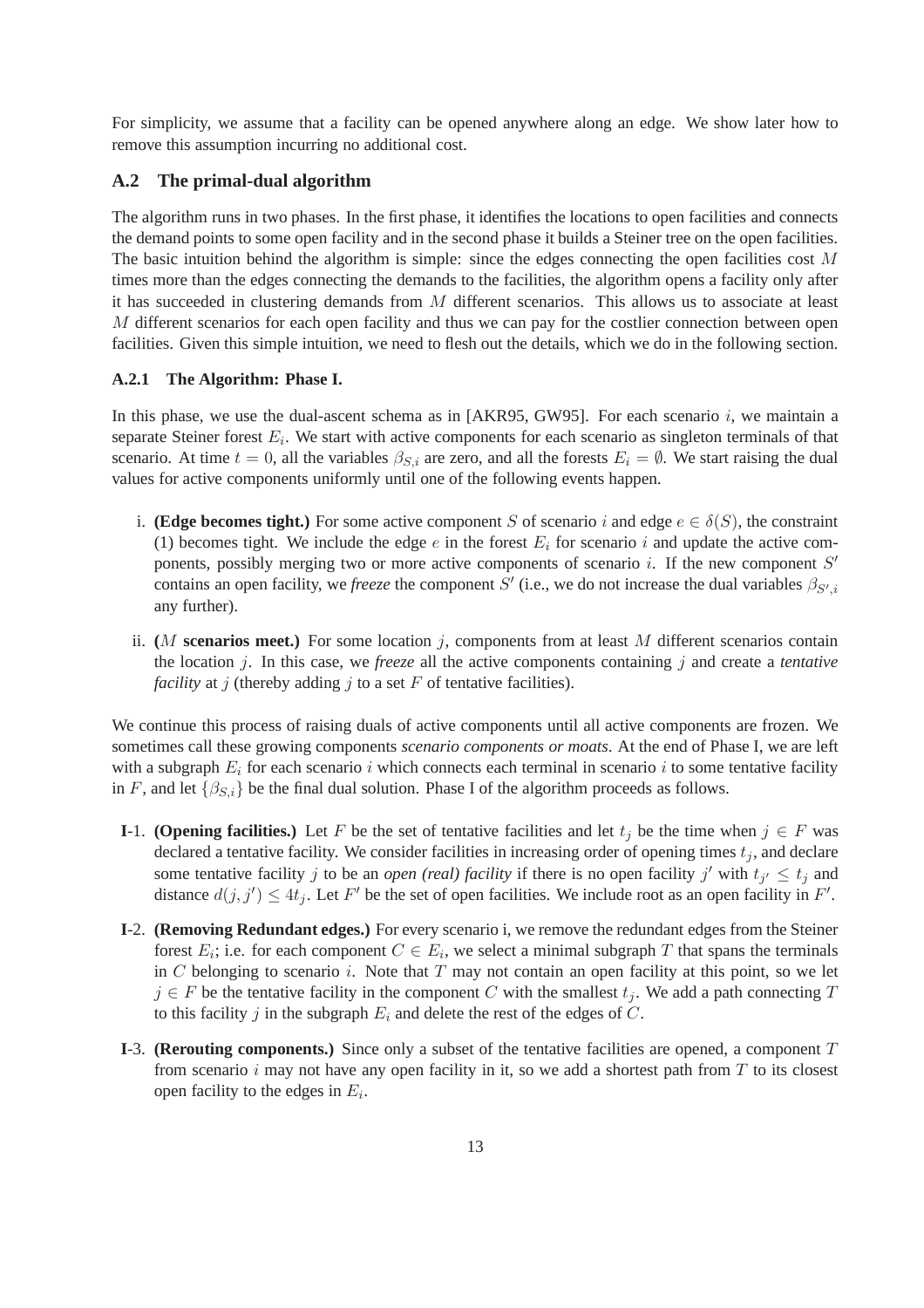The result of the above operations is a set  $F'$  of *open facilities* and a set of forests  $E_i$  (one for each scenario) such that each node in  $S_i$  is connected via edges in  $E_i$  to some open facility in  $F'$ . Before we describe Phase II, we present two simple lemmas that bound the cost of these forests  $E_i$ ; proofs of these lemmas follow from standard primal-dual arguments, see e.g. [AKR95, GW95].

**Lemma A.1 (Cost of Step I-2)** *For any scenario* i*, let* T *be a component obtained after step I-2 in the* above procedure. Then  $c(T) \leq 2 \sum_{S \subsetneq T} \beta_{S,i}$ .

**Lemma A.2 (Cost of Step I-3)** *Let* T *be a component in* E<sup>i</sup> *after Step I-2, which happens to contain no*  $p$  *open facility. Then the cost of connecting*  $T$  *to the closest open facility in*  $F'$  *is at most*  $4\sum_{S\subset T}\beta_{S,i}$ 

**Proof:** Let the tree T be obtained by removing redundant edges from some component C; by construction, tree T contains a tentative facility j in C with the smallest  $t_i$ . Due to  $t_i$  being the smallest, each terminal  $v \in C$  must be in an active component  $S \subset T$  at any time instant  $t < t_j$ . Hence  $\sum_{S: S \subset T} \beta_{S,i} \ge t_j$ . Moreover, since  $j$  is not opened in Step I-1, there is an open facility within distance  $4t_j$  of  $j$ , and hence the rerouting cost is bounded by  $4t_j \leq 4 \sum_{S \subset T} \beta_{S,i}$ .

#### **A.2.2 The Algorithm: Phase II.**

We now go on to Phase II of the algorithm, where we build a Steiner tree connecting the open facilities. A little notation: each open facility  $j \in F'$  has at least M different scenario components that contain j. Let  $K_j \subseteq [l]$  be the set of scenarios whose Steiner components contain j. For each such scenario  $i \in K_j$ , consider the component  $C_j^i$  containing j, and the terminal  $v_j^i \in C_j^i$  closest to j. Let  $B_j^i = B(v_j^i, t_j)$  be a ball of radius  $t_j$  around the terminal  $v_j^i$ . Let  $K'_j \subseteq K_j$  be the M scenarios in  $K_j$  in order of increasing distance  $d(j, v_j^i)$  of the closest terminal  $v_j^i$  from the open facility j.

**Lemma A.3** *Let*  $j, j'$  *be two facilities, with*  $i \in K'_j$  *and*  $i' \in K'_{j'}$ *. Then*  $B_j^i$  *and*  $B_{j'}^{i'}$  $j'_{j'}$  are disjoint.

**Proof:** Suppose  $v \in B_j^i \cap B_{j'}^{i'}$  $j'$ . Thus,  $d(v, v_j^i) \le t_j$  and  $d(v, v_{j'}^{i'})$  $j'_{j'}\rangle \leq t_{j'}$ . Also,  $d(j, v_i^j) \leq t_j$  and  $d(j', v_{j'}^{i'})$  $_{j^{\prime }}^{i^{\prime }})\leq$  $t'_j$ . Thus, the distance between facilities j and j' is at most  $(d(j, v) + d(v, j')) \le 2t_j + 2t_{j'} \le 4 \max\{t_j, t_{j'}\}$ which contradicts the rule of opening facilities.

The algorithm of Phase II is particularly simple.

- **II-1**. **(Define Initial Moats.)** Define an *initial active moat* around the open facility j as  $\mathcal{M}_j = B(j, t_j)$ where  $t_j$  is the time of opening of j. By Lemma A.3, the moats for two open facilities j and j' must be disjoint.
- **II-2**. **(Connect Facilities.)** Starting with initial moats  $M_i$ , run the Steiner tree algorithm of [AKR95, GW95] to connect all open facilities in  $F'$ .

The following lemma proves when we run the primal-dual algorithm in Step  $\mathbf{II-2}$ , the duals  $\beta'$  we create actually form a feasible dual for the problem.

**Lemma A.4** *The cost of Steiner tree*  $T_F$  *on the open facilities is at most*  $4\sum_{i=1}^{l}\sum_{S\subset V}\beta'_{S,i}$ *, where*  $\beta'$  *is a feasible dual.*

**Proof:** (Sketch) There are two components in the cost of the trees connecting the real facilities that must be accounted for - the portion of edges not inside the initial moats can be accounted for within a factor of two of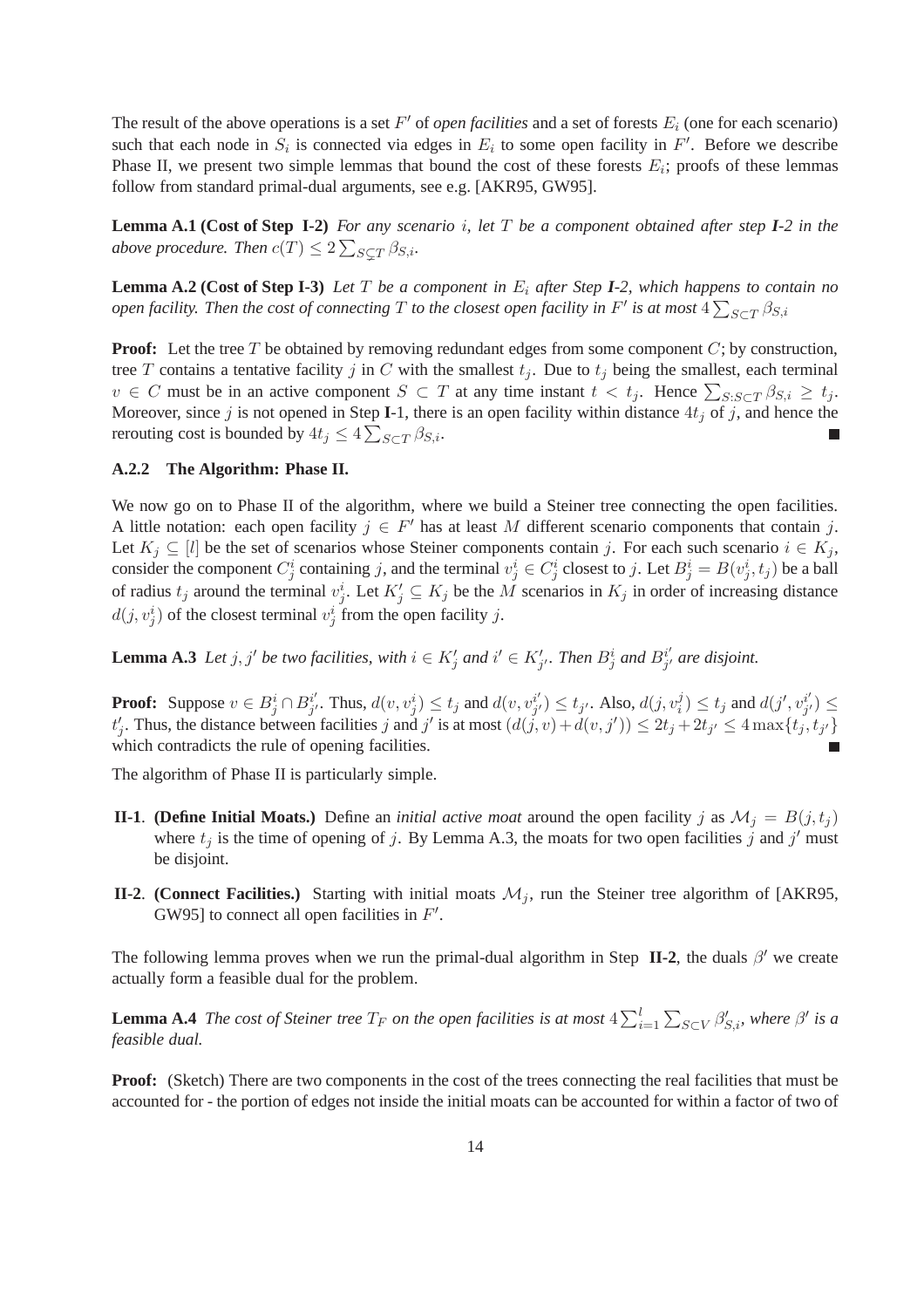the growing duals  $\beta'$  as in a standard primal dual argument; The portion of the tree within the initial moats is more problematic. Note that the initial moat around a real facility i that was opened at  $t_i$  contains at least M different scenario moats that have been accumulating duals for at least time  $t_i$  for a total dual of  $Mt_i$ . Since every pair  $i, j$  of real open facilities are pairwise  $\max(4t_i, 4t_j)$  apart, each initial moat around i is active accumulating dual for at least another  $t_i$  time. We can charge the portion of edges of length  $t_i$  inside the initial moat i to the portion of the same edge along the first  $t_i$  time of growth around this initial moat, thus arguing that the cost of the full tree including the portions inside the initial moats is at most twice the cost of the portions outside them. (This charging idea is analogous to one in [RS99], and reused in  $(GKK^+01)$ .) Since the portions outside have been argued to be at most twice the accumulated dual (which can be seen to be feasible), the overall cost of the tree is at most four times a feasible dual as claimed.

**Theorem A.5** *The primal-dual algorithm for* CBTAN *is a 8-approximation algorithm.*

# **B Cost-Shares with Approximate Efficiency**

In Section 3, we defined cost-shares for the CBTAN problem that were cross-monotonic, and (approximately) budget-balanced. In addition to these two properties, one may also want the cost-shares to give rise to Moulin mechanisms that result in high social welfare. Let us restate the theorem we want to prove:

**Theorem 4.2** There exist  $O(1)$ -budget-balanced cross-monotonic cost-shares which are also  $O(\log^2 k)$ approximate; i.e., their inefficiency is at most  $O(\log^2 k)$  times the inefficiency of any cost-sharing mechanism.

The results of this section extend the recent result of Roughgarden and Sundararajan [RS], who presented a cross-monotonic cost-sharing scheme for the Single-Source Rent-or-Buy (SSRoB) problem with an approximate efficiency of  $O(\log^2 k)$ . (The fact that our result is an extension of the result for SSRoB follows from the fact that the SSRoB problem is the same as the CBTAN problem where the scenarios are singleton vertices; see, e.g., [IKMM04].) The cost-sharing scheme we will define is based on the "boosted sampling" technique proposed in [GPRS04] for StocST, which we now describe.

### **B.1 The** Boost-and-Sample **Framework**

The Boost and Sample framework was proposed in [GPRS04] to obtain an algorithm for the two-stage stochastic version  $Stoc(\Pi)$  of some combinatorial optimization problem  $\Pi$ , given an algorithm for the original problem Π itself:

**Algorithm B.1** *The* Boost-and-Sample *Algorithm:*

- *B*-1. Boosted Sampling: Sample σ times from the set of scenarios to get sets of terminals  $S_1, \ldots, S_\sigma$ .
- *B*-2. Building First Stage Solution: *Build an*  $\alpha$ *-approximate solution for the clients*  $S = \bigcup_i S_i$ .
- *B-3.* Building recourse*: When actual future in the form of a set* T *of clients appears, augment the solution of Step B-2 to a feasible solution for* T*.*

A crucial role in the analysis of this technique is played by the notion of *strictness* [GKPR03, GPRS04]:

**Definition B.2** *Given an*  $\alpha$ *-approximation algorithm A for the problem*  $\Pi$ *, the function*  $\xi : 2^U \times U \rightarrow R_{\geq 0}$ *is a* β-strict *cost sharing function if the following properties hold:*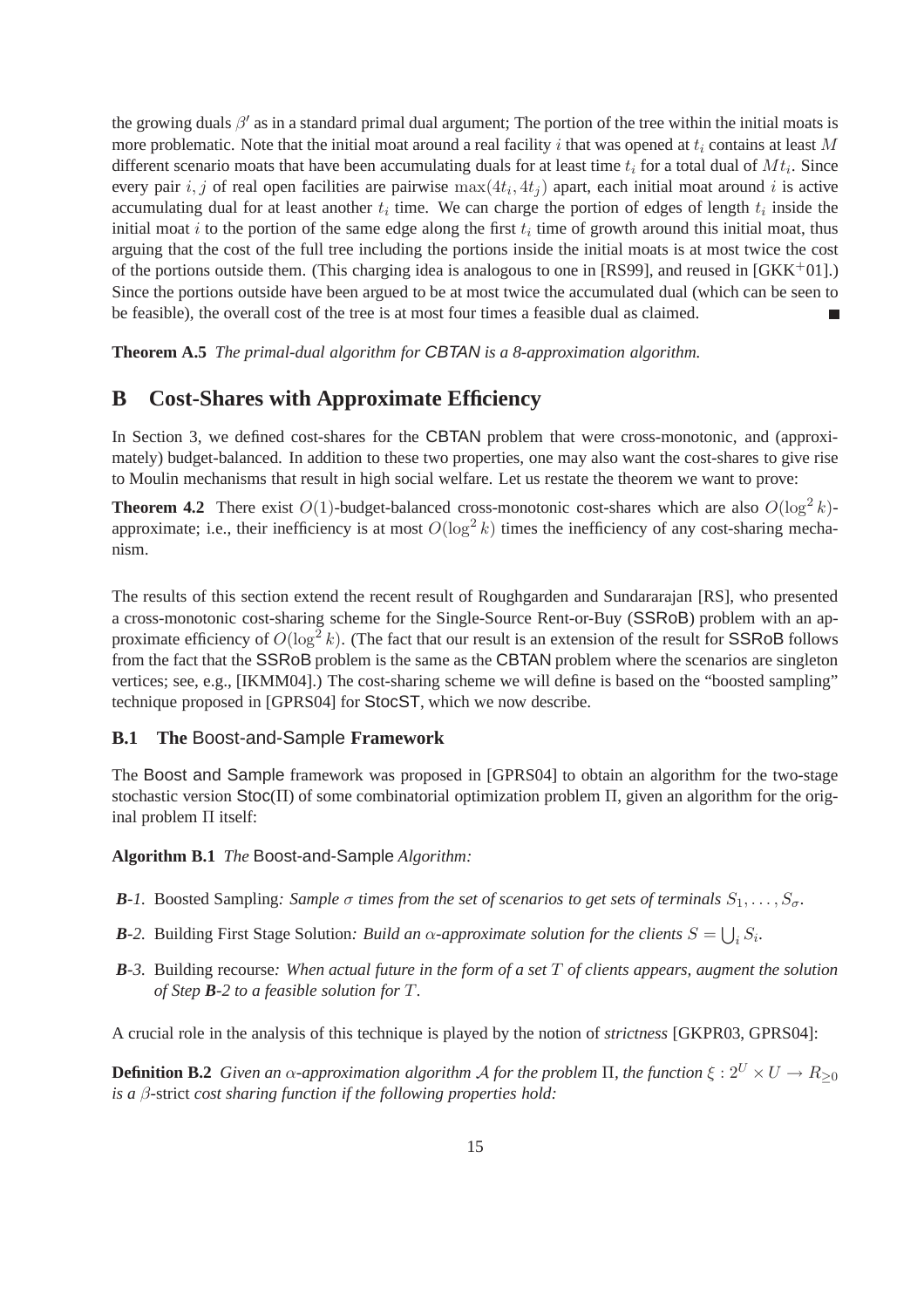- *1.* (**voluntary participation.**) For a set  $S \subseteq U$ ,  $\xi(S, j) > 0$  only for  $j \in S$ .
- 2. (**fairness**) For a set  $S \subseteq U$ ,  $\sum_{j \in S} \xi(S, j) \leq C(OPT(S))$ .
- *3.* (**strictness**) If  $S' = S \cup T$ , then  $\sum_{j \in T} \xi(S', j) \ge (1/\beta) \times \cos t$  of augmenting the solution  $\mathcal{A}(S)$  to a *solution of*  $S'$  *at cost at most*  $\beta \sum_{j \in T} \xi(S', j)$ *.*

**Theorem B.3 ([GPRS04])** *Given a combinatorial optimization problem* Π *that is sub-additive, let* A *be an* α*-approximation algorithm for its deterministic version with a* β*-strict cost-sharing function. Then* Boostand-Sample *is an*  $(\alpha + \beta)$ *-approximation for* Stoc( $\Pi$ ).

### **B.2 Defining the Cost Shares**

Let us use the MST-heuristic to approximate the Steiner tree computed in Step **B**-2; i.e., we find a minimum spanning tree on the metric completion  $G(S)$  of the vertex set S. (In the following, we abuse notation slightly and assume the root vertex r is part of S.) It is well-known that a minimum spanning tree on  $G(S)$ is a 2-approximation of the optimal Steiner tree on  $S$  (see, e.g., [Vaz01]).

One way of computing the MST on a set of points is to bidirect every undirected edge, run Edmonds' primaldual algorithm [Edm67] to compute a minimum cost arborescence, and then to simply discard the directions on edges. We can associate the standard notion of time with Edmonds' primal-dual algorithm on S, and at time t, use  $s_i(t)$  to denote the number of vertices in the strongly connected component containing j. We define  $\beta_i(t) = 1/s_i(t)$  if the component containing j does not contain the root, and  $\beta_i(t) = 0$  otherwise. Jain and Vazirani [JV01] showed the cost shares  $\alpha_j = \frac{1}{2}$  $\frac{1}{2} \int_0^\infty \beta_j(t) dt$  are cross-monotonic and 2-budgetbalanced for the Steiner tree game. (We refer to these cost-shares as the *JV cost shares* in the following discussion.)

It is natural to consider the player j's *random* cost share (with respect to the random set S) as

$$
\alpha_{S,j} = \begin{cases} \int_0^\infty \frac{1}{2} \beta_j(t) dt & \text{if } j \in S \text{, and} \\ 0 & \text{if } j \notin S. \end{cases}
$$
 (B.3)

Then the cost-share  $\xi(S, j)$  can be defined as

$$
\xi(S,j) = E_S[\alpha_{S,j}].
$$

Following the arguments presented in [LS04, GST04] for the SSRoB problem, one can infer that the cost shares  $\xi$  are competitive and cross-monotonic for the CBTAN problem. In order to prove that they are also budget balanced for CBTAN, we need to prove that they are both approximated and strict.

**Lemma B.4** *The cost shares defined by Jain and Vazirani [JV01] for the Steiner tree problem are* 2 *approximated and* 2*-strict.*

**Proof:** JV cost shares are 2-approximated [JV01]. For proving 2-strictness, consider sets of terminals S, T, and  $S' = S \cup T$  and the execution of the branching algorithm of Edmonds on S'. Let C be a strongly connected component  $C \subseteq T$  that connects at time t to vertex v of a component  $C'$  that either contains the root r or a vertex of S. We know that the total cost share collected by the vertices of C till time t is sufficient to pay for at least half a spanning tree of  $C$  and half the cost of the edge connecting  $C$  to vertex  $v$ . For the base of the induction, the lemma is proved if  $v = r$  or if  $v \in S$ . For the inductive step, if  $v \in T$ , assume that the total cost share collected by the vertices of  $T \cap C'$  till time t is sufficient to pay for the connection